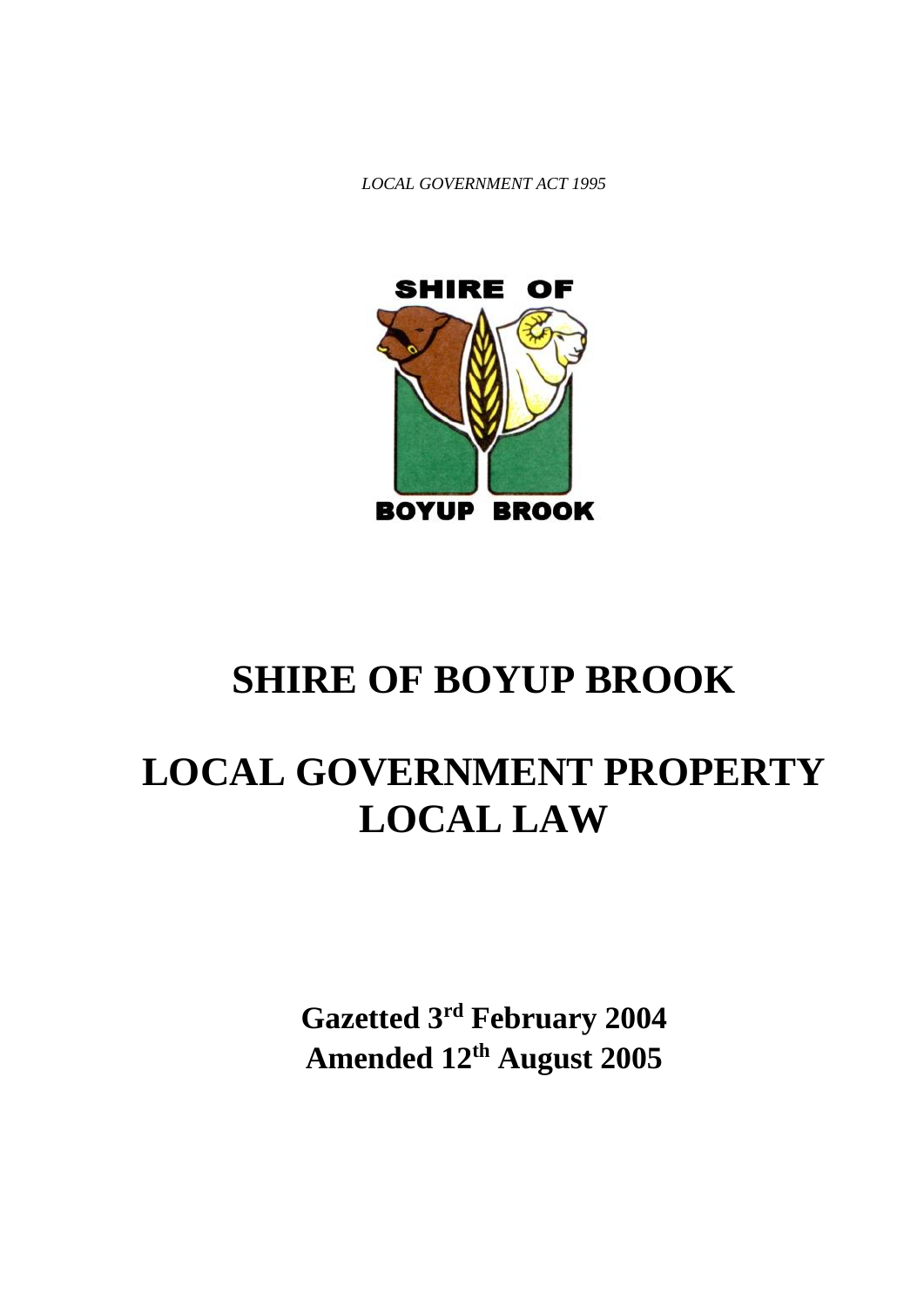# *Local Government Act 1995*

# **SHIRE OF BOYUP BROOK LOCAL GOVERNMENT PROPERTY LOCAL LAW**

# **TABLE OF CONTENTS**

# **PART 1 - PRELIMINARY**

- 1.1 Citation
- 1.2 Definitions
- 1.3 Interpretation
- 1.4 Application
- 1.5 Repeal

#### **PART 2 - DETERMINATIONS IN RESPECT OF LOCAL GOVERNMENT PROPERTY**

#### *Division 1 - Determinations*

- 2.1 Determinations as to use of local government property
- 2.2 Procedure for making a determination
- 2.3 Discretion to erect sign
- 2.4 Determination to be complied with
- 2.5 Register of determinations
- 2.6 Amendment or revocation of a determination

#### *Division 2 - Activities which may be pursued or prohibited under a determination*

- 2.7 Activities which may be pursued on specified local government property
- 2.8 Activities which may be prohibited on specified local government property

#### *Division 3 - Transitional*

2.9 Signs taken to be determinations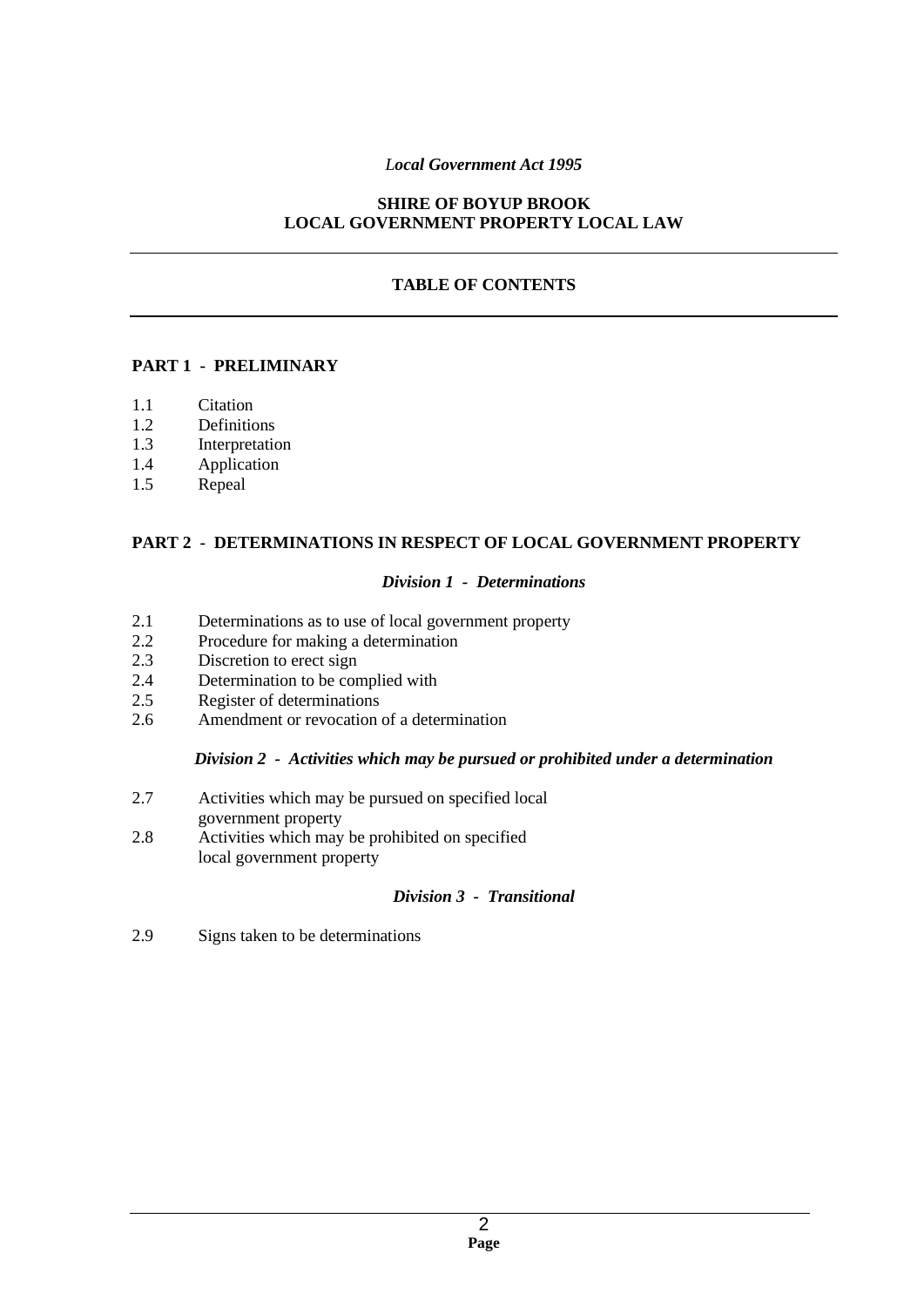# **PART 3 - PERMITS**

# *Division 1 - Preliminary*

3.1 Application of Part

# *Division 2 - Applying for a permit*

- 3.2 Application for permit
- 3.3 Decision on application for permit

# *Division 3 - Conditions*

- 3.4 Conditions which may be imposed on a permit
- 3.5 Imposing conditions under a policy
- 3.6 Compliance with and variation of conditions

#### *Division 4 - General*

- 3.7 Agreement for building
- 3.8 Duration of permit
- 3.9 Renewal of permit<br>3.10 Transfer of permit
- Transfer of permit
- 3.11 Production of permit<br>3.12 Cancellation of permi
- Cancellation of permit

# *Division 5 - When a permit is required*

- 3.13 Activities needing a permit
- 3.14 Permit required to camp outside a facility<br>3.15 Permit required for possession and consum
- Permit required for possession and consumption of liquor

# *Division 6 - Responsibilities of permit holder*

3.16 Responsibilities of permit holder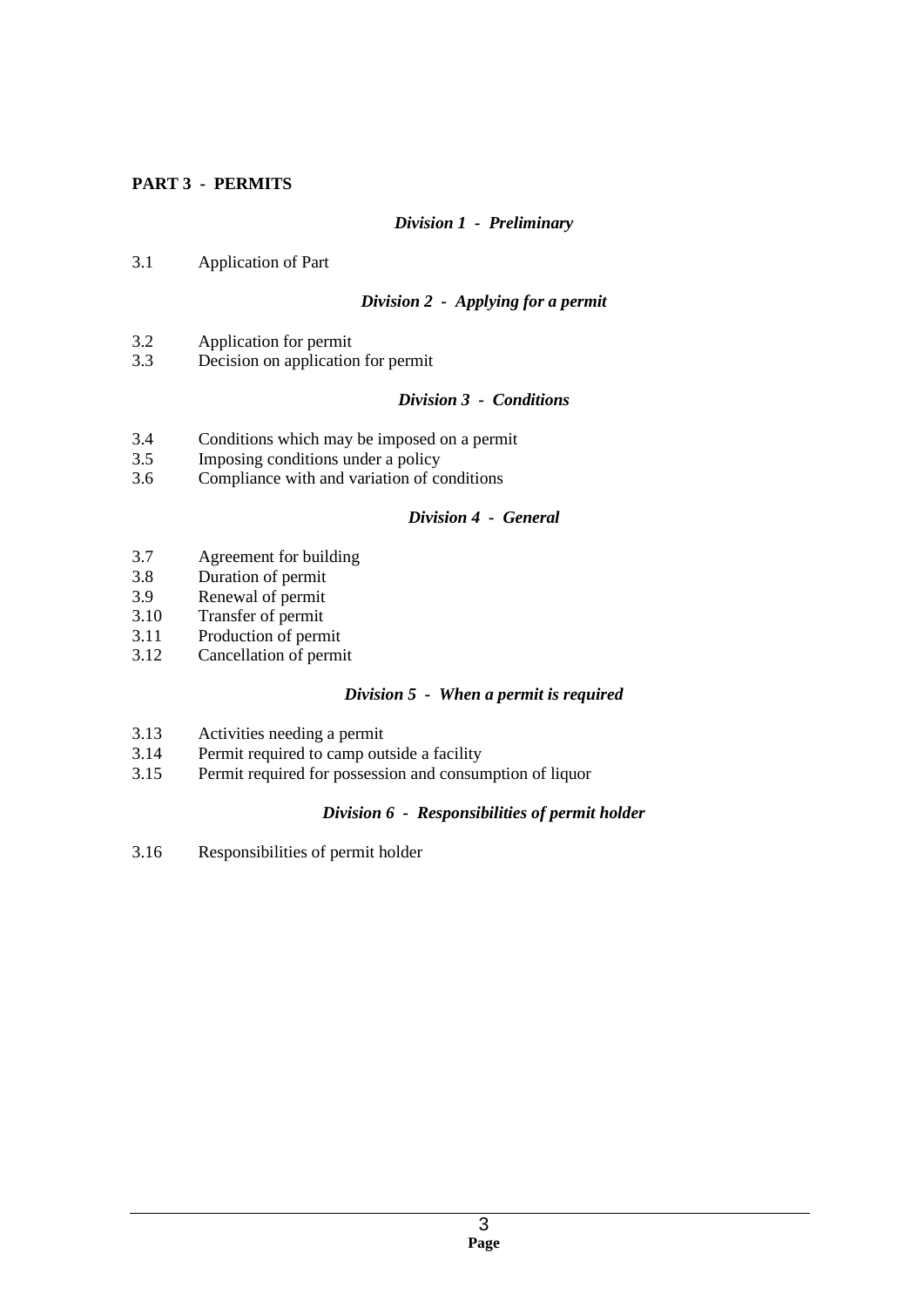# **PART 4 - BEHAVIOUR ON ALL LOCAL GOVERNMENT PROPERTY**

#### *Division 1 - Behaviour on and interference with local government property*

- 4.1 Behaviour which interferes with others
- 4.2 Behaviour detrimental to property<br>4.3 Taking or injuring any fauna
- Taking or injuring any fauna
- 4.4 Intoxicated persons not to enter local government property
- 4.5 No prohibited drugs

#### *Division 2 - Signs*

4.6 Signs

# **PART 5 - MATTERS RELATING TO PARTICULAR LOCAL GOVERNMENT PROPERTY**

#### *Division 1 - Swimming pool areas*

- 5.1 When entry must be refused
- 5.2 When entry may be refused
- 5.3 Objection or Appeal against refusal of admission under Division 1 of Part 9 of the Act
- 5.4 Consumption of food or drink may be prohibited

# *Division 2 - Fenced or closed property*

5.5 No entry to fenced or closed local government property

# *Division 3 - Toilet blocks and change rooms*

5.6 Only specified gender to use entry of toilet block or change room

# **PART 6 - FEES FOR ENTRY ON TO LOCAL GOVERNMENT PROPERTY**

6.1 No unauthorized entry to function

# **PART 7 - OBJECTIONS AND APPEALS**

7.1 Application of Division 1, Part 9 of the Act

# **PART 8 - MISCELLANEOUS**

- 8.1 Authorized person to be obeyed
- 8.2 Persons may be directed to leave local government property
- 8.3 Disposal of lost property
- 8.4 Liability for damage to local government property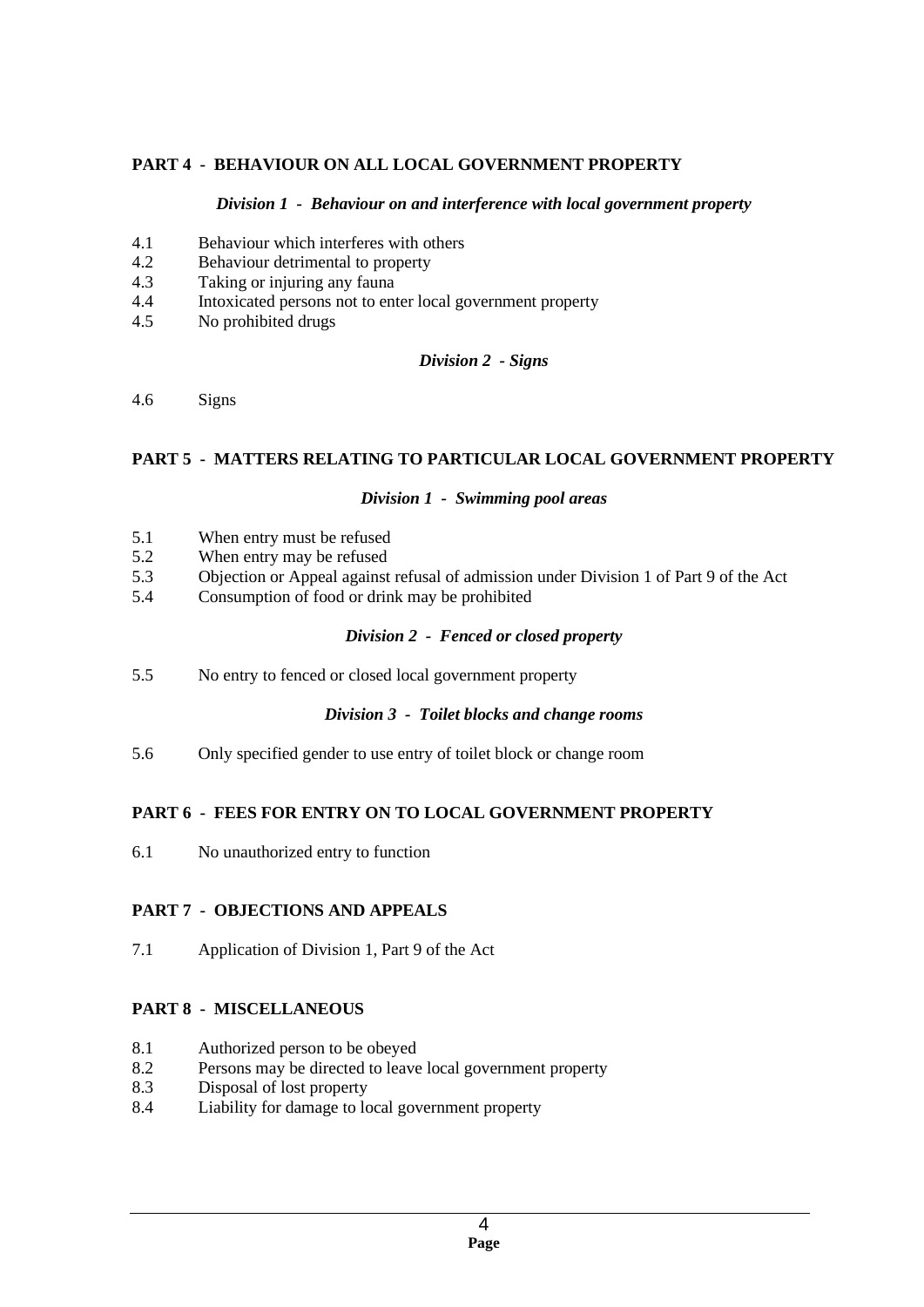# **PART 9 - ENFORCEMENT**

# *Division 1 - Notices given under this local law*

- 9.1 Offence to fail to comply with notice<br>9.2 Local government may undertake require
- Local government may undertake requirements of notice

*Division 2 - Offences and penalties*

#### *Subdivision 1 - General*

9.3 Offences and general penalty

#### *Subdivision 2 - Infringement notices and modified penalties*

- 9.4 Prescribed offences<br>9.5 Form of notices
- Form of notices

# *Division 3 – Evidence in legal proceedings*

9.6 Evidence of a determination

# **SCHEDULE 1 - PRESCRIBED OFFENCES**

# **SCHEDULE 2 - DETERMINATIONS**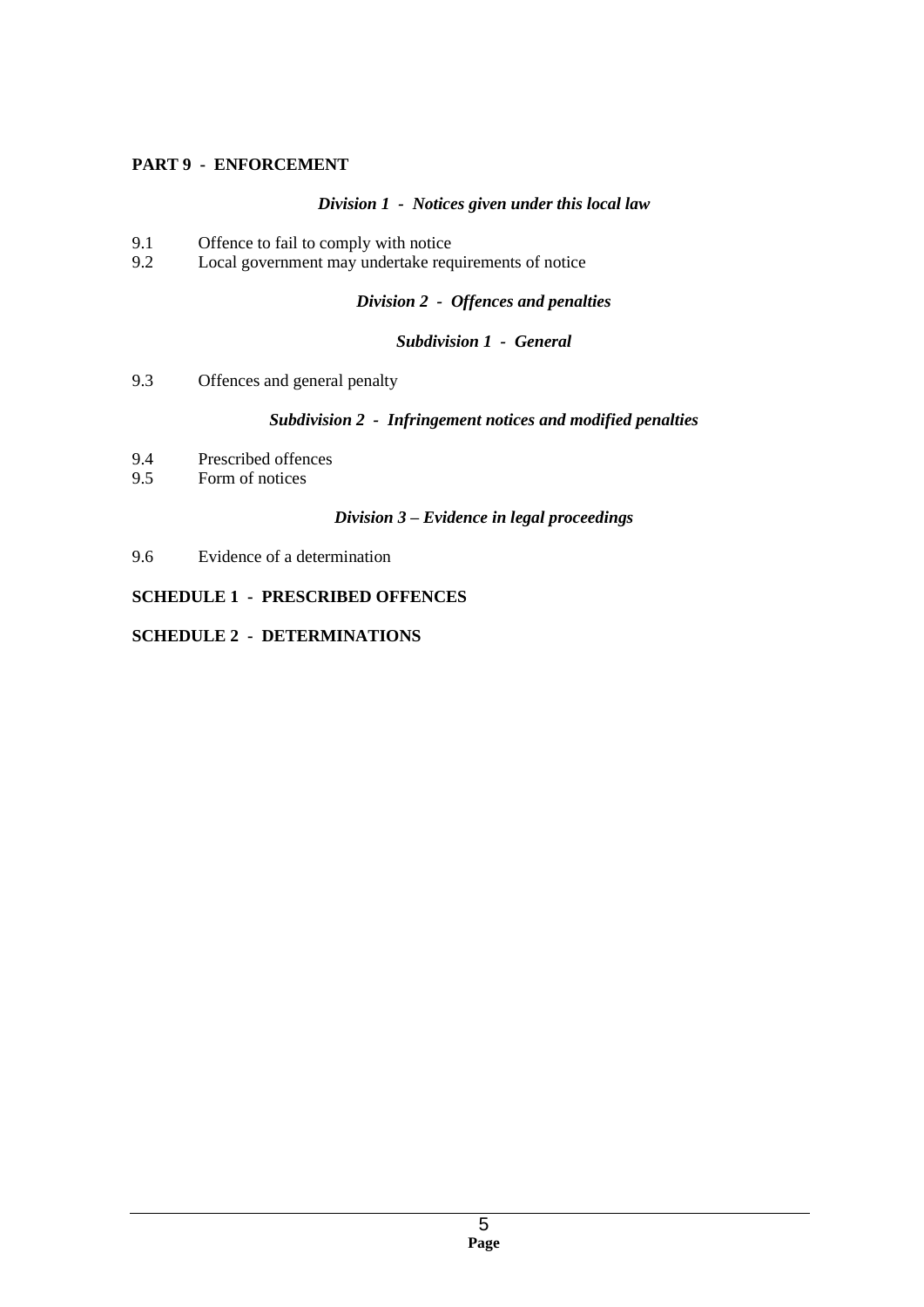#### *Local Government Act 1995*

#### **SHIRE OF BOYUP BROOK LOCAL GOVERNMENT PROPERTY LOCAL LAW**

Under the powers conferred by the *Local Government Act 1995* and under all other powers enabling it, the Council of the Shire of Boyup Brook resolved on  $20<sup>th</sup>$  November 2003 to make the following local law.

# **PART 1 - PRELIMINARY**

# **Citation**

1.1 This local law may be cited as the Shire of Boyup Brook Local Government Property Local Law.

#### **Definitions**

1.2 In this local law unless the context otherwise requires -

**"Act"** means the *Local Government Act 1995*;

**"applicant"** means a person who applies for a permit under clause 3.2;

- **"authorized person"** means a person authorized by the local government under section 9.10 of the Act to perform any of the functions of an authorized person under this local law;
- **"boat"** means any ship, vessel or structure capable of being used in navigation by water, however propelled or moved, and includes a jet ski;

**"building"** means any building which is local government property and includes a –

- (a) hall or room;
- (b) corridor, stairway or annexe of any hall or room; and
- (c) jetty;

**"CEO"** means the chief executive officer of the local government;

**"commencement day"** means the day on which this local law comes into operation;

**"Council"** means the council of the local government;

**"date of publication"** means, where local public notice is required to be given of a matter under this local law, the date on which notice of the matter is published in a newspaper circulating generally throughout the district;

**"determination"** means a determination made under clause 2.1;

**"district"** means the district of the local government;

**"function"** means an event or activity characterised by all or any of the following –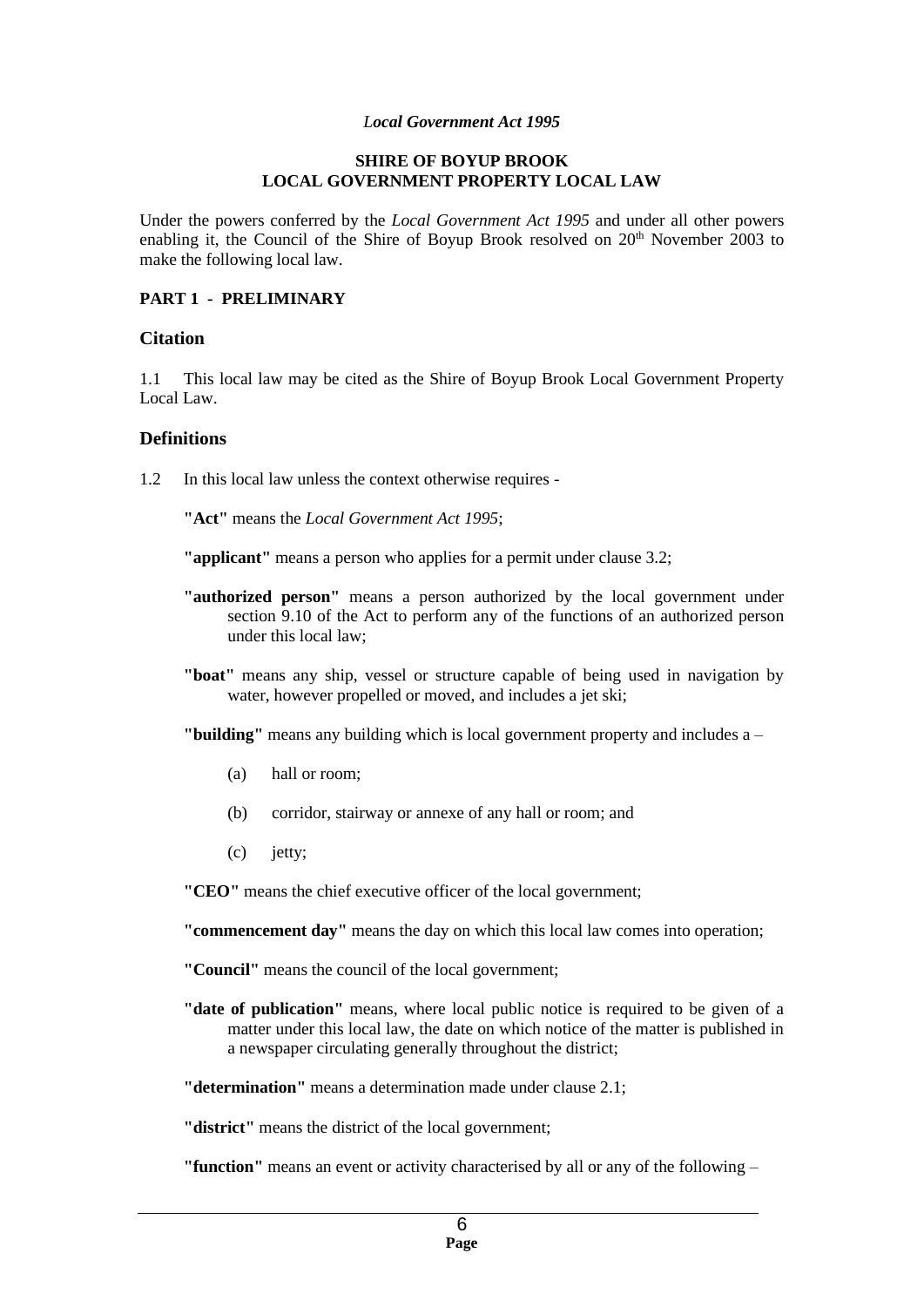- (a) formal organisation and preparation;
- (b) its occurrence is generally advertised or notified in writing to particular persons;
- (c) organisation by or on behalf of a club;
- (d) payment of a fee to attend it; and
- (e) systematic recurrence in relation to the day, time and place;
- **"liquor"** has the same meaning as is given to it in section 3 of the *Liquor Licensing Act 1988*;

**"local government"** means the Shire of Boyup Brook*;*

**"local government property"** means anything except a thoroughfare –

- (a) which belongs to the local government;
- (b) of which the local government is the management body under the *Land Administration Act* 1997; or
- (c) which is an 'otherwise unvested facility' within section 3.53 of the Act;
- **"Manager"** means the person for the time being employed by the local government to control and manage a pool area or other facility which is local government property and includes the person's assistant or deputy;

**"permit"** means a permit issued under this local law;

**"permit holder"** means a person who holds a valid permit;

**"person"** does not include the local government;

- **"pool area"** means any swimming and wading pools and spas and all buildings, structures, fittings, fixtures, machinery, chattels, furniture and equipment forming part of or used in connection with such swimming and wading pools and spas which are local government property;
- **"Regulations"** means the *Local Government (Functions and General) Regulations 1996*;
- **"sign"** includes a notice, flag, mark, structure or device approved by the local government on which may be shown words, numbers, expressions or symbols;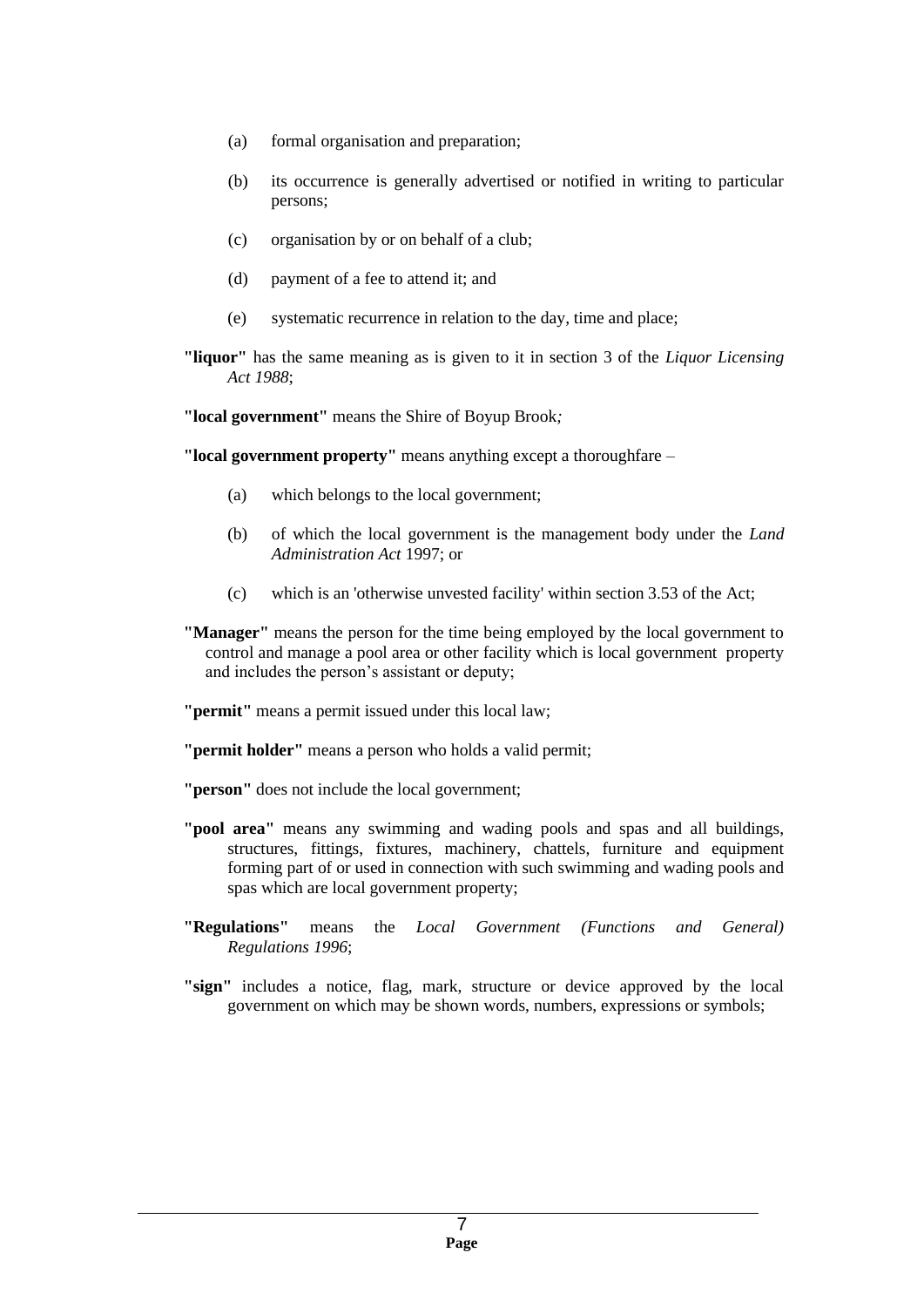**"trading"** means the selling or hiring, or the offering for sale or hire of goods or services, and includes displaying goods for the purpose of –

- (a) offering them for sale or hire;
- (b) inviting offers for their sale or hire;
- (c) soliciting orders for them; or
- (d) carrying out any other transaction in relation to them; and

**"vehicle"** includes –

- (a) every conveyance and every object capable of being propelled or drawn on wheels, tracks or otherwise; and
- (b) an animal being ridden or driven,

but excludes –

- (c) a wheel-chair or any device designed for use, by a physically impaired person on a footpath;
- (d) a pram, a stroller or a similar device; and
- (e) a boat.

# **Interpretation**

1.3 In this local law unless the context otherwise requires a reference to local government property includes a reference to any part of that local government property.

# **Application**

- 1.4 (1) This local law applies throughout the district.
	- (2) Notwithstanding anything to the contrary in this local law, the local government may -
		- (a) hire local government property to any person; or
		- (b) enter into an agreement with any person regarding the use of any local government property.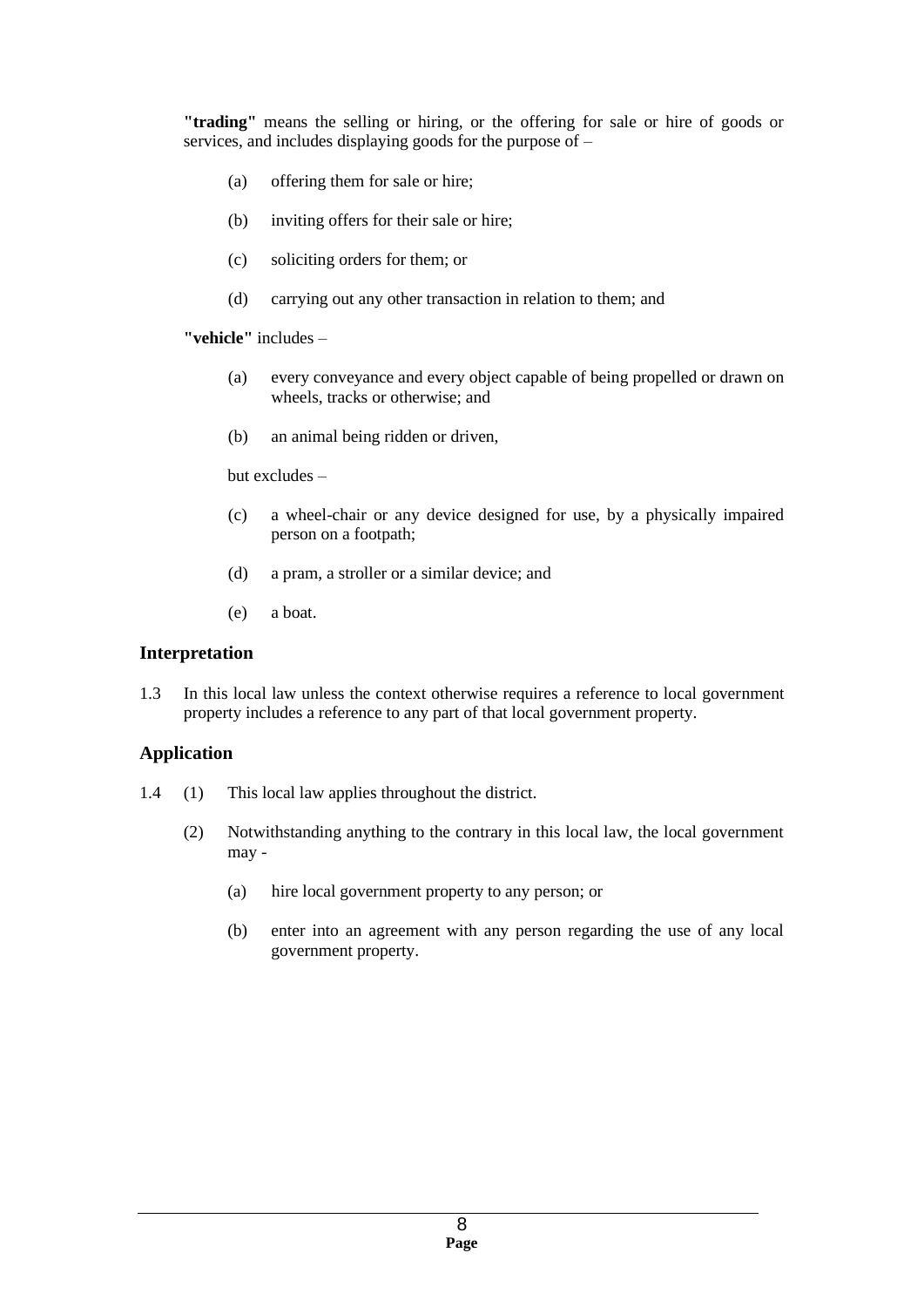# **Repeal**

1.5 (1) The following local laws are repealed –

- (a) Swimming Pool By-laws, published in the *Government Gazette* of 12 June 1981, as amended by publication in the *Government Gazette* of 18 June 1982; and
- (b) By-laws for the Management and Use of the Boyup Brook Town Hall and Community Centre, published in the *Government Gazette* of 26 June 1981, as amended by publication in the *Government Gazette* of 18 June 1982.
- (2) Where a policy was made or adopted by the local government under or in relation to a local law repealed by this local law, then the policy is to be taken to no longer have any effect on and from the commencement day.

(3) The Council may resolve that notwithstanding subclause (2), specified policies continue, or are to be taken to have continued, to have effect on and from the commencement day.

**Provisions of other written laws** Throughout this local law text boxes have been inserted containing references to provisions of other written laws which complement this local law. These provisions have been reproduced in full in a separate document published in the Local Laws Manual, titled 'Complementary Legislation'. This can be found in Section 4 (Legislative Review) starting on page 27.

# **Delegation**

See sections 5.42 to 5.46 of the *Local Government Act 1995* and sections 58 and 59 of the *Interpretation Act 1984*.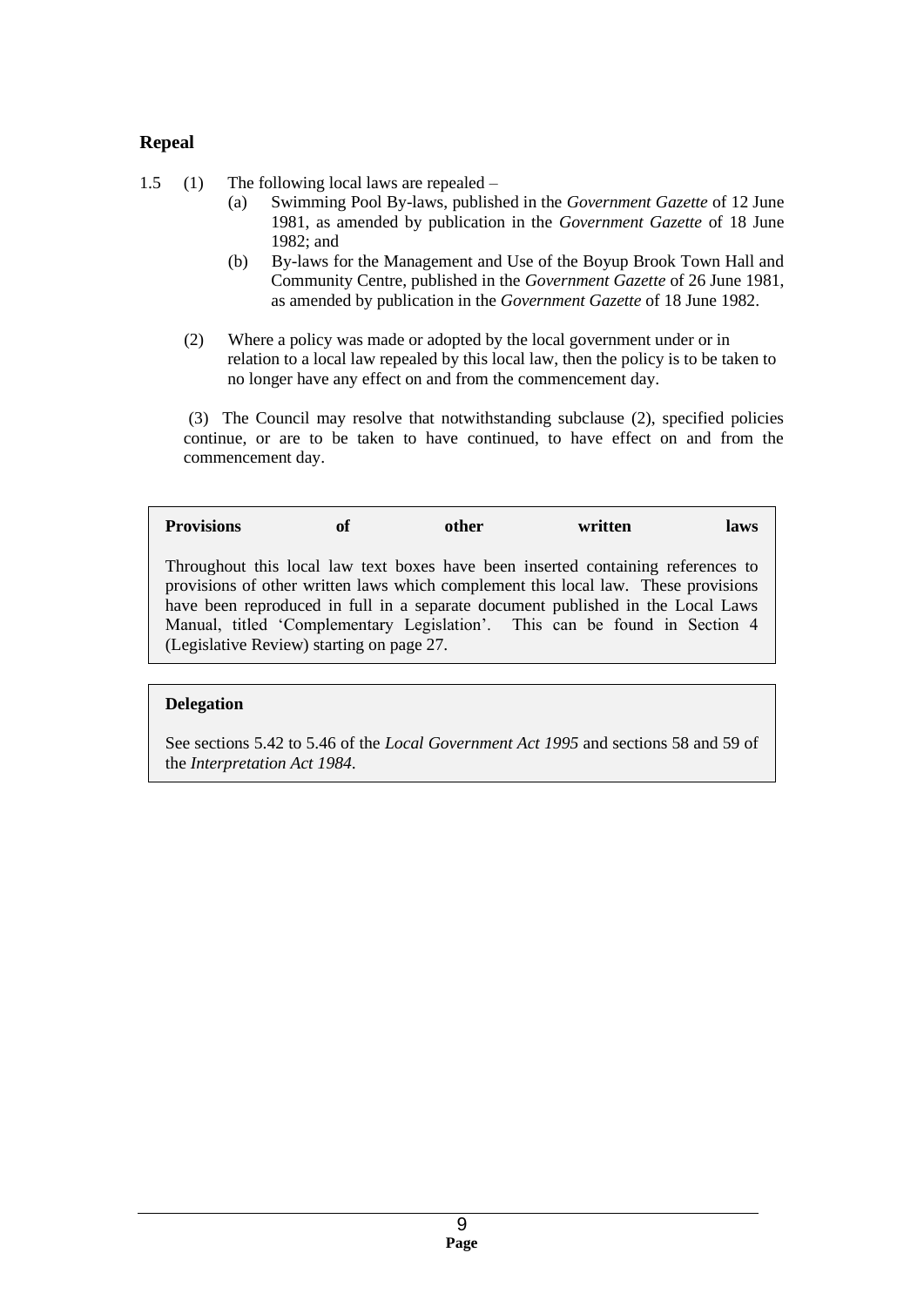# **PART 2 - DETERMINATIONS IN RESPECT OF LOCAL GOVERNMENT PROPERTY**

# *Division 1 - Determinations*

# **Determinations as to use of local government property**

2.1 (1)The local government may make a determination in accordance with clause  $2.2 -$ 

- (a) setting aside specified local government property for the pursuit of all or any of the activities referred to in clause 2.7;
- (b) prohibiting a person from pursuing all or any of the activities referred to in clause 2.8 on specified local government property;
- (c) as to the matters in clauses 2.7(2) and 2.8(2); and
- (d) as to any matter ancillary or necessary to give effect to a determination.
- (2) The determinations in Schedule 2
	- (a) are to be taken to have been made in accordance with clause 2.2;
	- (b) may be amended or revoked in accordance with clause 2.6; and
	- (c) have effect on the commencement day.

# **Procedure for making a determination**

2.2 (1) The local government is to give local public notice of its intention to make a determination.

- (2) The local public notice referred to in subclause (1) is to state that  $-$ 
	- (a) the local government intends to make a determination, the purpose and effect of which is summarised in the notice:
	- (b) a copy of the proposed determination may be inspected and obtained from the offices of the local government; and
	- (c) submissions in writing about the proposed determination may be lodged with the local government within 21 days after the date of publication.

(3) If no submissions are received in accordance with subclause  $(2)(c)$ , the Council is to decide to –

- (a) give local public notice that the proposed determination has effect as a determination on and from the date of publication;
- (b) amend the proposed determination, in which case subclause (5) will apply; or
- (c) not continue with the proposed determination.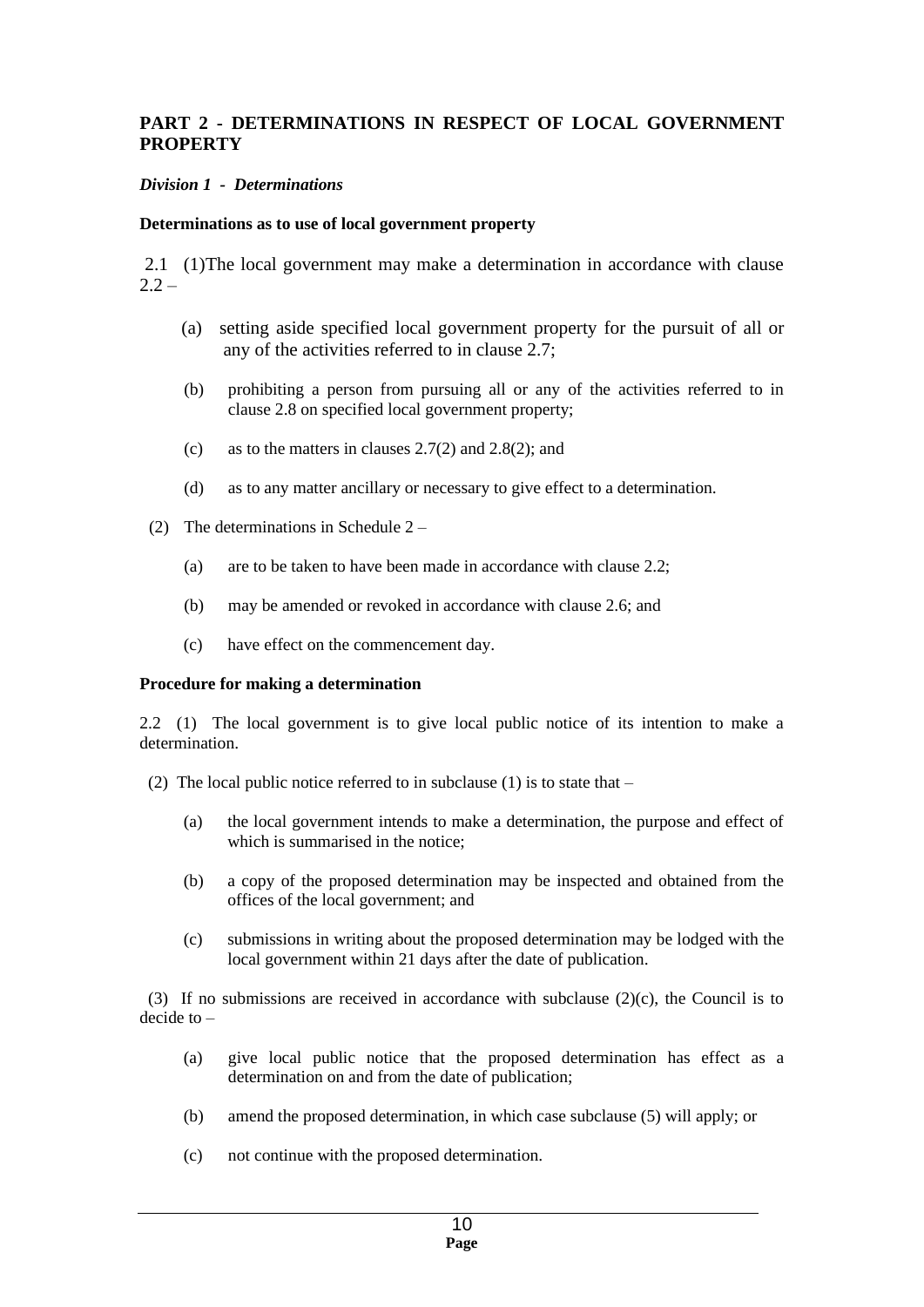- (4) If submissions are received in accordance with subclause (2)(c) the Council is to
	- (a) consider those submissions; and
	- (b) decide
		- (i) whether or not to amend the proposed determination; or
		- (ii) not to continue with the proposed determination.

 (5) If the Council decides to amend the proposed determination, it is to give local public notice –

- (a) of the effect of the amendments; and
- (b) that the proposed determination has effect as a determination on and from the date of publication.

 (6) If the Council decides not to amend the proposed determination, it is to give local public notice that the proposed determination has effect as a determination on and from the date of publication.

 (7) A proposed determination is to have effect as a determination on and from the date of publication of the local public notice referred to in subclauses (3), (5) and (6).

(8) A decision under subclause (3) or (4) is not to be delegated by the Council.

# **Discretion to erect sign**

2.3 The local government may erect a sign on local government property to give notice of the effect of a determination which applies to that property.

# **Determination to be complied with**

2.4 A person shall comply with a determination.

# **Register of determinations**

2.5 (1) The local government is to keep a register of determinations made under clause 2.1, and of any amendments to or revocations of determinations made under clause 2.6.

 (2) Sections 5.94 and 5.95 of the Act are to apply to the register referred to in subclause (1) and for that purpose the register is to be taken to be information within section  $5.94(u)(i)$  of the Act.

# **Amendment or revocation of a determination**

2.6 (1) The Council may amend or revoke a determination.

 (2) The provisions of clause 2.2 are to apply to an amendment of a determination as if the amendment were a proposed determination.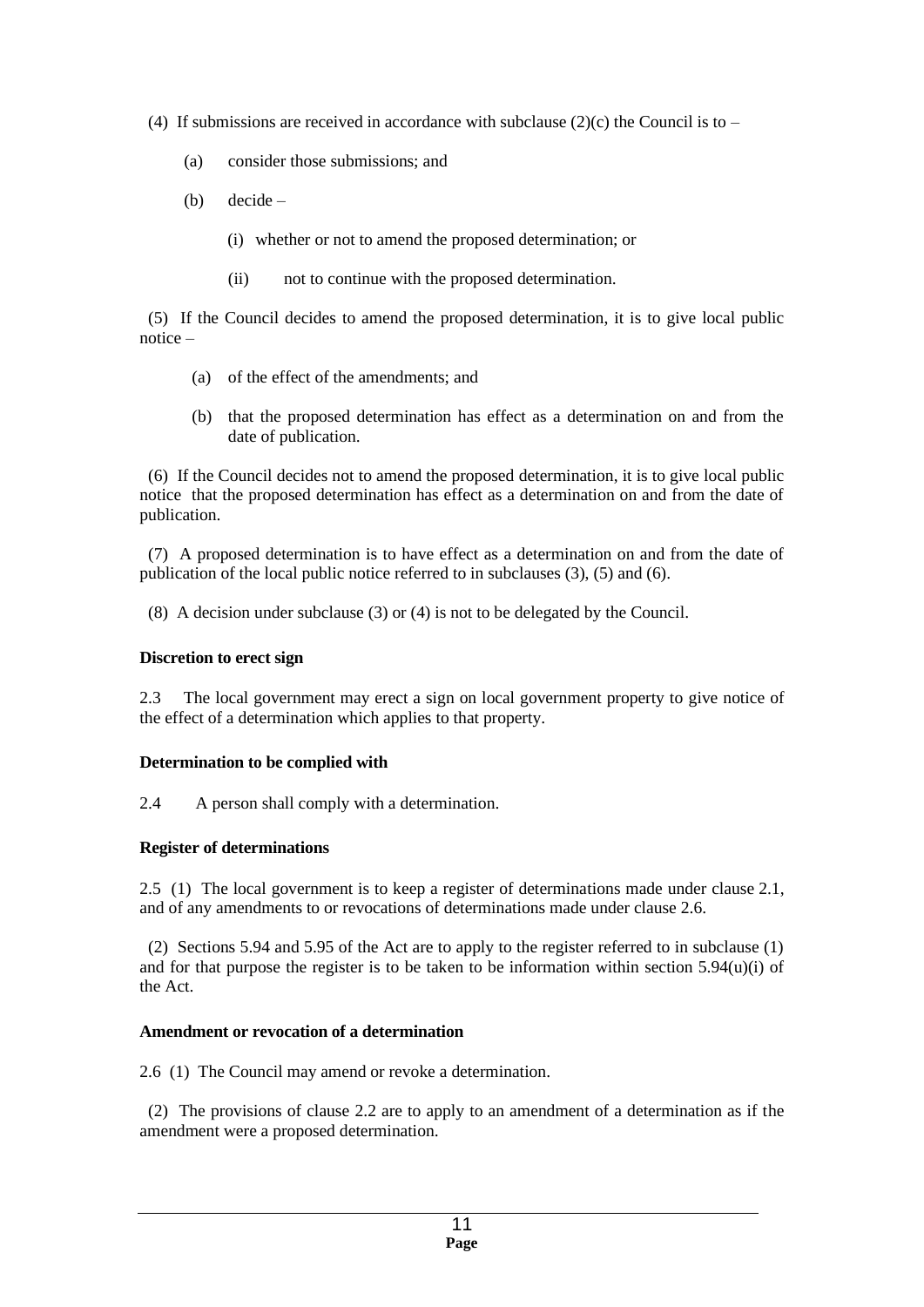(3) If the Council revokes a determination it is to give local public notice of the revocation and the determination is to cease to have effect on the date of publication.

# *Division 2 - Activities which may be pursued or prohibited under a determination*

#### **Activities which may be pursued on specified local government property**

2.7 (1) A determination may provide that specified local government property is set aside as an area on which a person may –

- (a) bring, ride or drive an animal;
- (b) take, ride or drive a vehicle, or a particular class of vehicle;
- (c) fly or use a motorised model aeroplane;
- (d) use a children's playground provided that the person is under an age specified in the determination, but the determination is not to apply to a person having the charge of a person under the specified age;
- (e) launch, beach or leave a boat;
- (f) take or use a boat, or a particular class of boat;
- (g) deposit refuse, rubbish or liquid waste, whether or not of particular classes, and whether or not in specified areas of that local government property;
- (h) play or practice
	- (i) golf or archery;
	- (ii) pistol or rifle shooting, but subject to the compliance of that person with the *Firearms Act 1973*; or
	- (iii) a similar activity, specified in the determination, involving the use of a projectile which, in the opinion of the local government may cause injury or damage to a person or property;
- (i) ride a bicycle, a skateboard, rollerblades, a sandboard or a similar device; and
- (j) wear no clothing.

(2) A determination may specify the extent to which and the manner in which an activity referred to in subclause (1) may be pursued and in particular –

- (a) the days and times during which the activity may be pursued;
- (b) that an activity may be pursued on a class of local government property, specified local government property or all local government property;
- (c) that an activity is to be taken to be prohibited on all local government property other than that specified in the determination;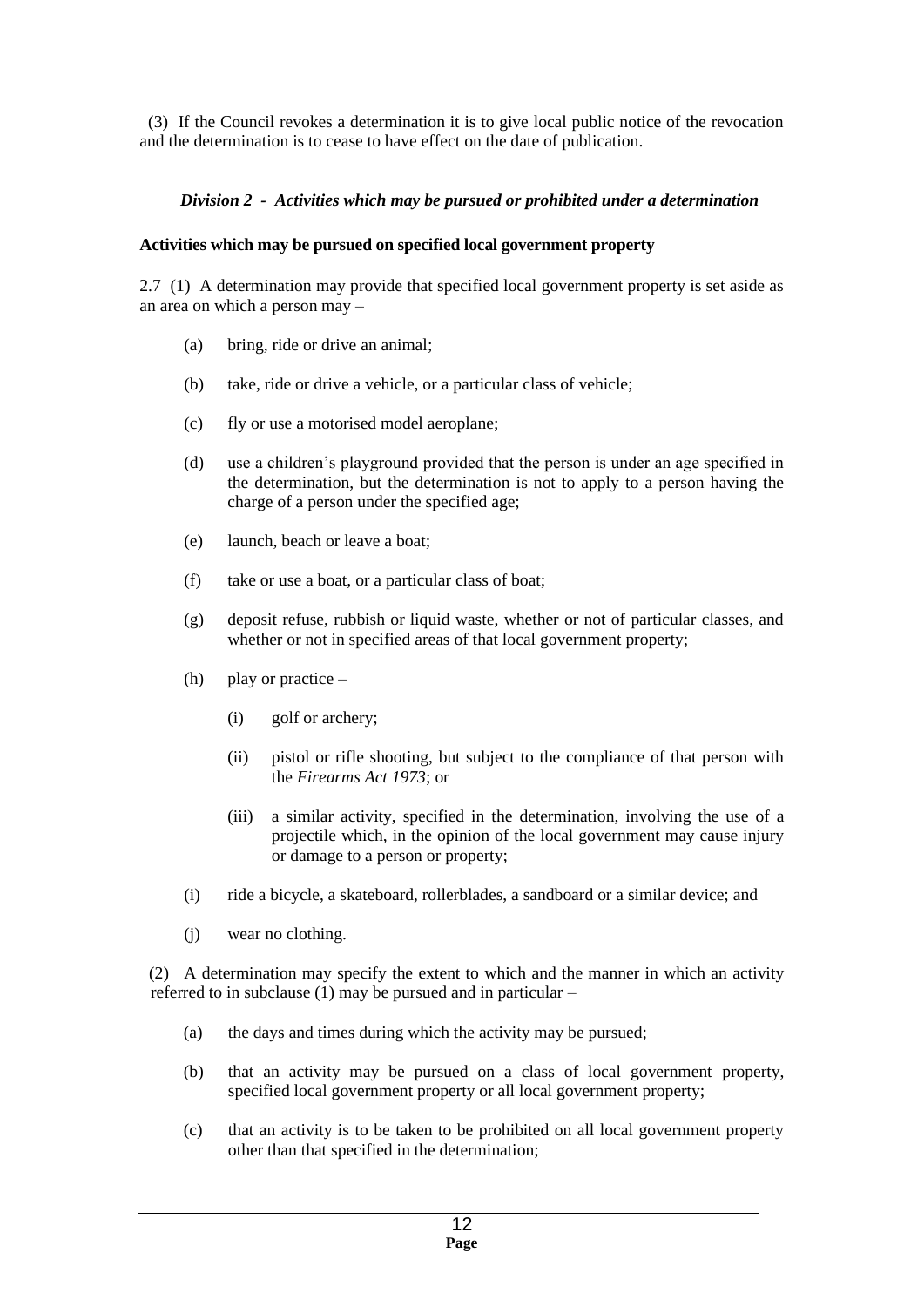- (d) may limit the activity to a class of vehicles, boats, equipment or things, or may extend it to all vehicles, boats, equipment or things;
- (e) may specify that the activity can be pursued by a class of persons or all persons; and
- (f) may distinguish between different classes of the activity.

#### **Activities which may be prohibited on specified local government property**

2.8 (1) A determination may provide that a person is prohibited from pursuing all or any of the following activities on specified local government property -

- (a) smoking on premises;
- (b) riding a bicycle, a skateboard, rollerblades, a sandboard or a similar device;
- (c) taking, riding or driving a vehicle on the property or a particular class of vehicle;
- (d) riding or driving a vehicle of a particular class or any vehicle above a specified speed;
- (e) taking or using a boat, or a particular class of boat;
- (f) the playing or practice of
	- (i) golf, archery, pistol shooting or rifle shooting; or
	- (ii) a similar activity, specified in the determination, involving the use of a projectile which, in the opinion of the local government may cause injury or damage to a person or property;
- (g) the playing or practice of any ball game which may cause detriment to the property or any fauna on the property; and
- (h) the traversing of sand dunes or land which in the opinion of the local government has environmental value warranting such protection, either absolutely or except by paths provided for that purpose.

 (2) A determination may specify the extent to which and the manner in which a person is prohibited from pursuing an activity referred to in subclause (1) and, in particular –

- (a) the days and times during which the activity is prohibited;
- (b) that an activity is prohibited on a class of local government property, specified local government property or all local government property;
- (c) that an activity is prohibited in respect of a class of vehicles, boats, equipment or things, or all vehicles, boats, equipment or things;
- (d) that an activity is prohibited in respect of a class of persons or all persons; and
- (e) may distinguish between different classes of the activity.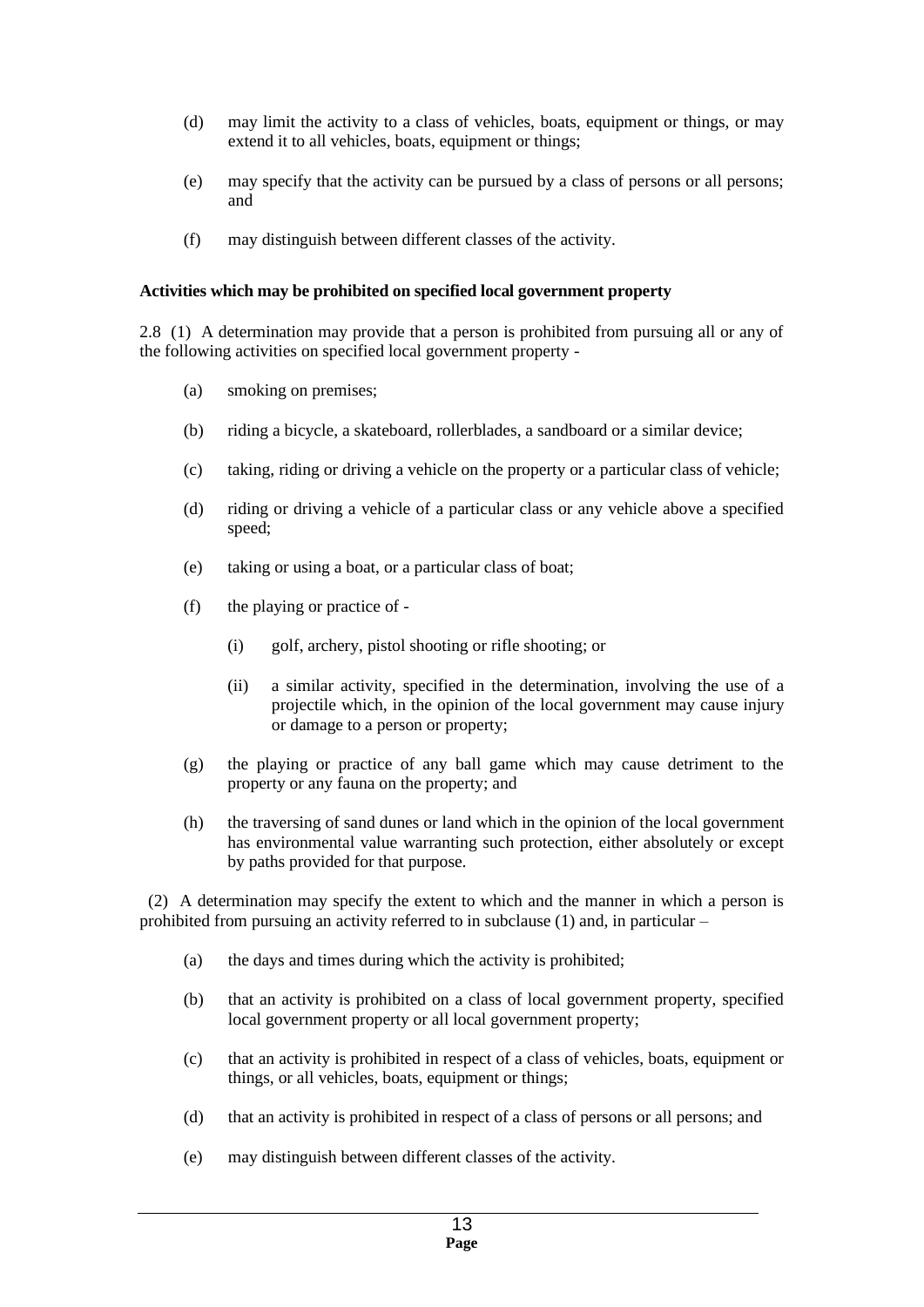- (3) In this clause
	- **"premises"** means a building, stadium or similar structure which is local government property, but not an open space such as a park or a playing field.

# *Division 3 - Transitional*

#### **Signs taken to be determinations**

2.9 (1) Where a sign erected on local government property has been erected under a local law of the local government repealed by this local law, then it is to be taken to be and have effect as a determination on and from the commencement day, except to the extent that the sign is inconsistent with any provision of this local law or any determination made under clause 2.1.

(2) Clause 2.5 does not apply to a sign referred to in subclause (1).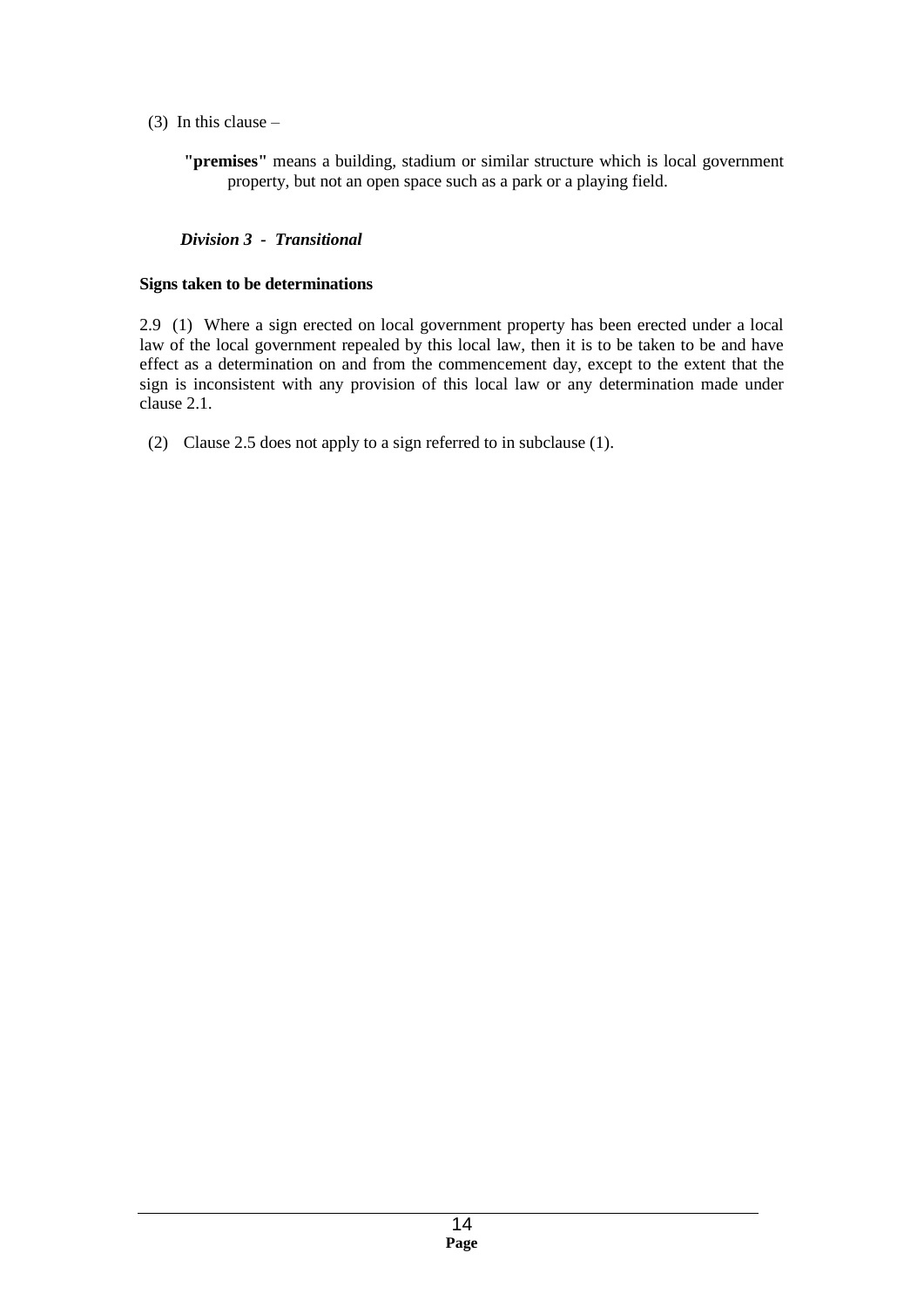# **PART 3 - PERMITS**

# *Division 1 - Preliminary*

# **Application of Part**

3.1 This Part does not apply to a person who uses or occupies local government property under a written agreement with the local government to do so.

# *Division 2 - Applying for a permit*

# **Application for permit**

3.2 (1) Where a person is required to obtain a permit under this local law, that person shall apply for the permit in accordance with subclause (2).

(2) An application for a permit under this local law shall -

- (a) be in the form determined by the local government;
- (b) be signed by the applicant;
- (c) provide the information required by the form; and
- (d) be forwarded to the CEO together with any fee imposed and determined by the local government under and in accordance with sections 6.16 to 6.19 of the Act.

 (3) The local government may require an applicant to provide additional information reasonably related to an application before determining an application for a permit.

 (4) The local government may require an applicant to give local public notice of the application for a permit.

 (5) The local government may refuse to consider an application for a permit which is not in accordance with subclause (2).

# **Decision on application for permit**

3.3 (1) The local government may –

- (a) approve an application for a permit unconditionally or subject to any conditions; or
- (b) refuse to approve an application for a permit.

 (2) If the local government approves an application for a permit, it is to issue to the applicant, a permit in the form determined by the local government.

 (3) If the local government refuses to approve an application for a permit, it is to give written notice of that refusal to the applicant.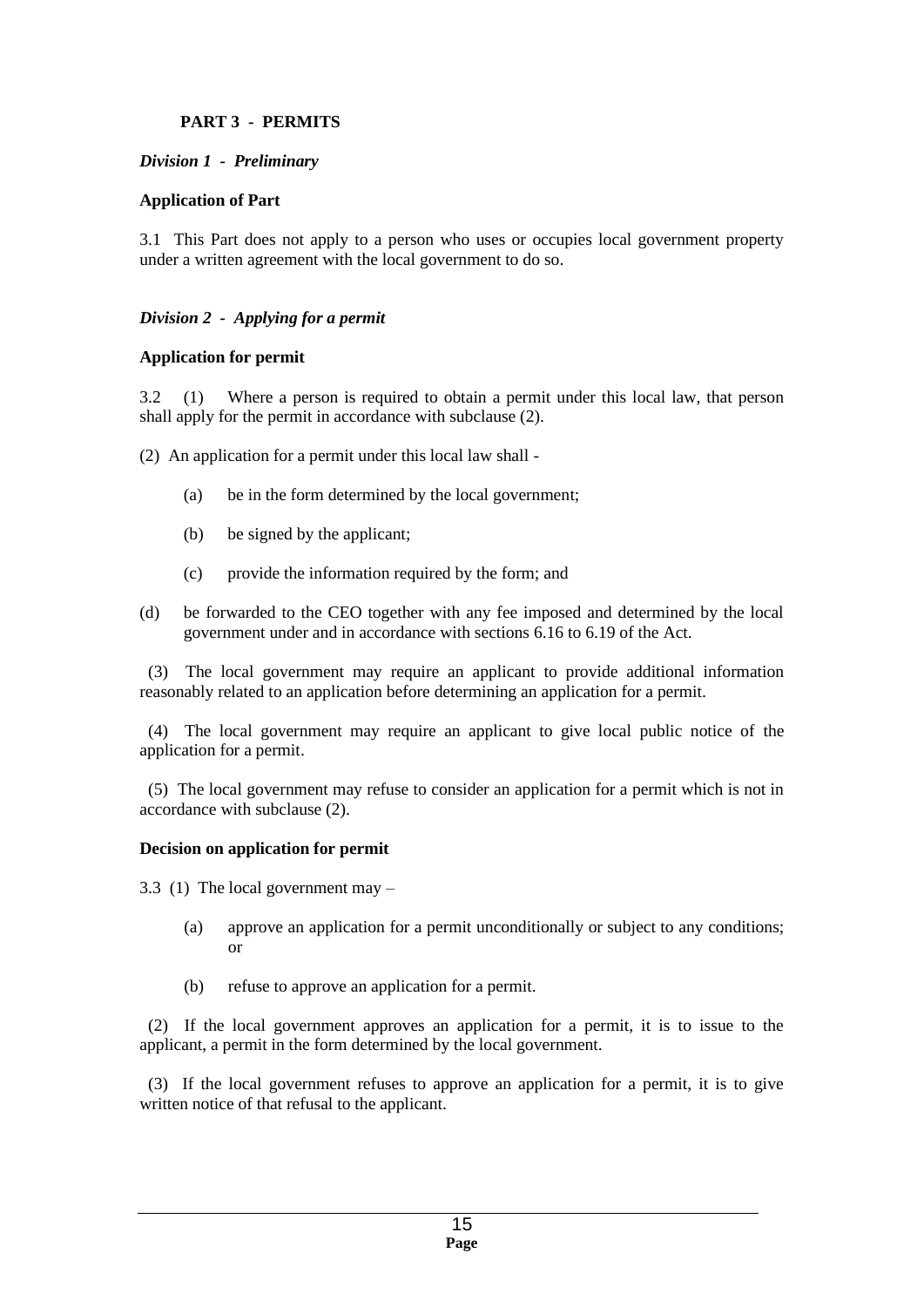# *Division 3 - Conditions*

#### **Conditions which may be imposed on a permit**

3.4 (1) Without limiting the generality of clause  $3.3(1)(a)$ , the local government may approve an application for a permit subject to conditions relating to -

- (a) the payment of a fee;
- (b) compliance with a standard or a policy of the local government adopted by the local government;
- (c) the duration and commencement of the permit;
- (d) the commencement of the permit being contingent on the happening of an event;
- (e) the rectification, remedying or restoration of a situation or circumstance reasonably related to the application;
- (f) the approval of another application for a permit which may be required by the local government under any written law;
- (g) the area of the district to which the permit applies;
- (h) where a permit is issued for an activity which will or may cause damage to local government property, the payment of a deposit or bond against such damage; and
- (i) the obtaining of public risk insurance in an amount and on terms reasonably required by the local government.

(2) Without limiting clause 3.3(1)(a) and subclause (1), the following paragraphs indicate the type and content of the conditions on which a permit to hire local government property may be issued –

- (a) when fees and charges are to be paid;
- (b) payment of a bond against possible damage or cleaning expenses or both;
- (c) restrictions on the erection of material or external decorations;
- (d) rules about the use of furniture, plant and effects;
- (e) limitations on the number of persons who may attend any function in or on local government property;
- (f) the duration of the hire;
- (g) the right of the local government to cancel a booking during the course of an annual or seasonal booking, if the local government sees fit;
	- (h) a prohibition on the sale, supply or consumption of liquor unless a liquor licence is first obtained for that purpose under the *Liquor Licensing Act 1988*;
	- (i) whether or not the hire is for the exclusive use of the local government property;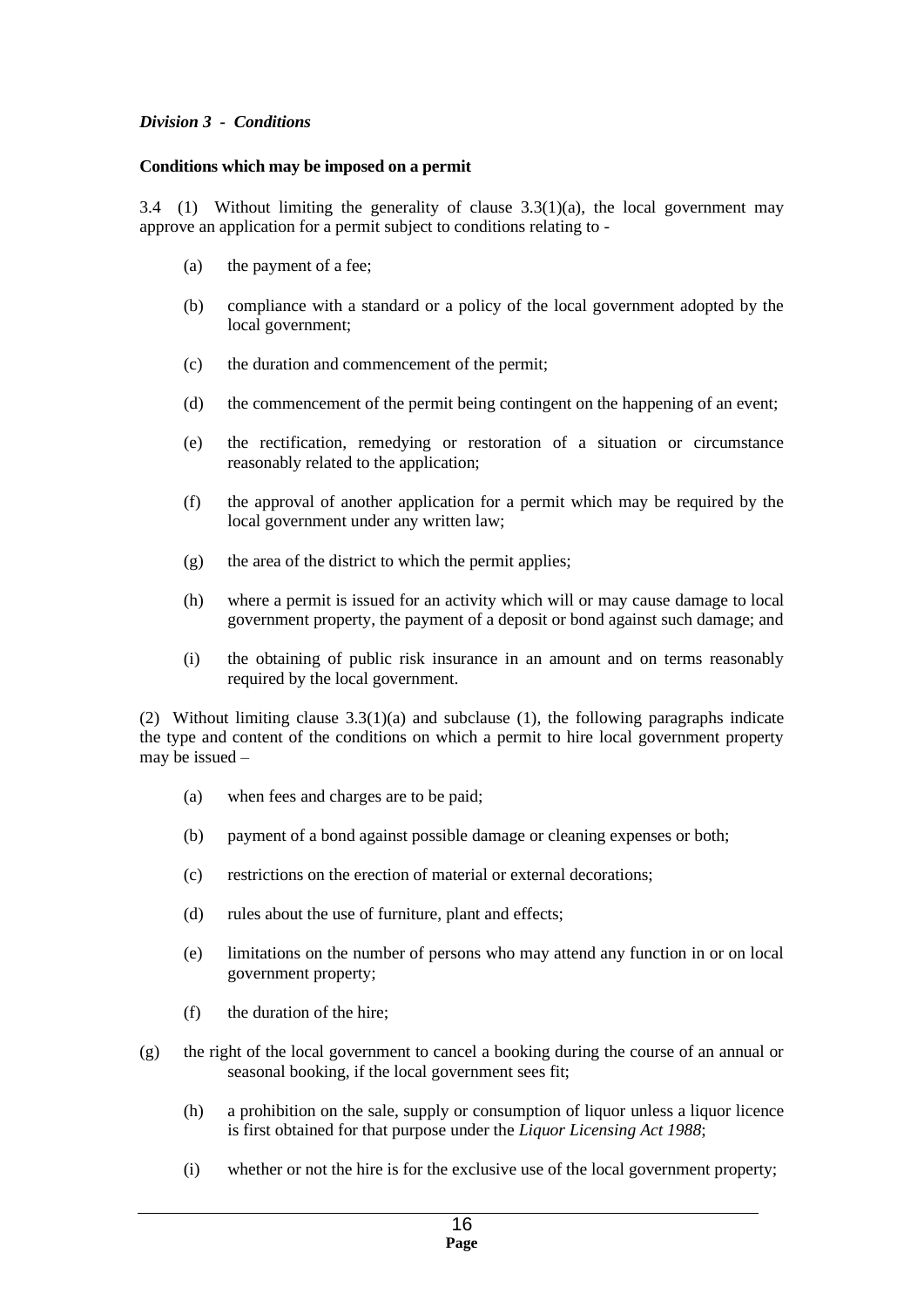- (j) the obtaining of a policy of insurance in the names of both the local government and the hirer, indemnifying the local government in respect of any injury to any person or any damage to any property which may occur in connection with the hire of the local government property by the hirer; and
- (k) the provision of an indemnity from the hirer, indemnifying the local government in respect of any injury to any person or any damage to any property which may occur in connection with the hire of the local government property by the hirer.

# **Imposing conditions under a policy**

 $3.5$  (1) In this clause –

**"policy"** means a policy of the local government adopted by the Council containing conditions subject to which an application for a permit may be approved under clause 3.3(1)(a).

 (2) Under clause 3.3(1)(a) the local government may approve an application subject to conditions by reference to a policy.

 (3) The local government shall give a copy of the policy, or the part of the policy which is relevant to the application for a permit, with the form of permit referred to in clause 3.3(2).

 (4) An application for a permit shall be deemed not to have been approved subject to the conditions contained in a policy until the local government gives the permit holder a copy of the policy or the part of the policy which is relevant to the application.

 (5) Sections 5.94 and 5.95 of the Act shall apply to a policy and for that purpose a policy shall be deemed to be information within section 5.94(u)(i) of the Act.

# **Compliance with and variation of conditions**

3.6 (1) Where an application for a permit has been approved subject to conditions, the permit holder shall comply with each of those conditions.

 (2) The local government may vary the conditions of a permit, and the permit holder shall comply with those conditions as varied.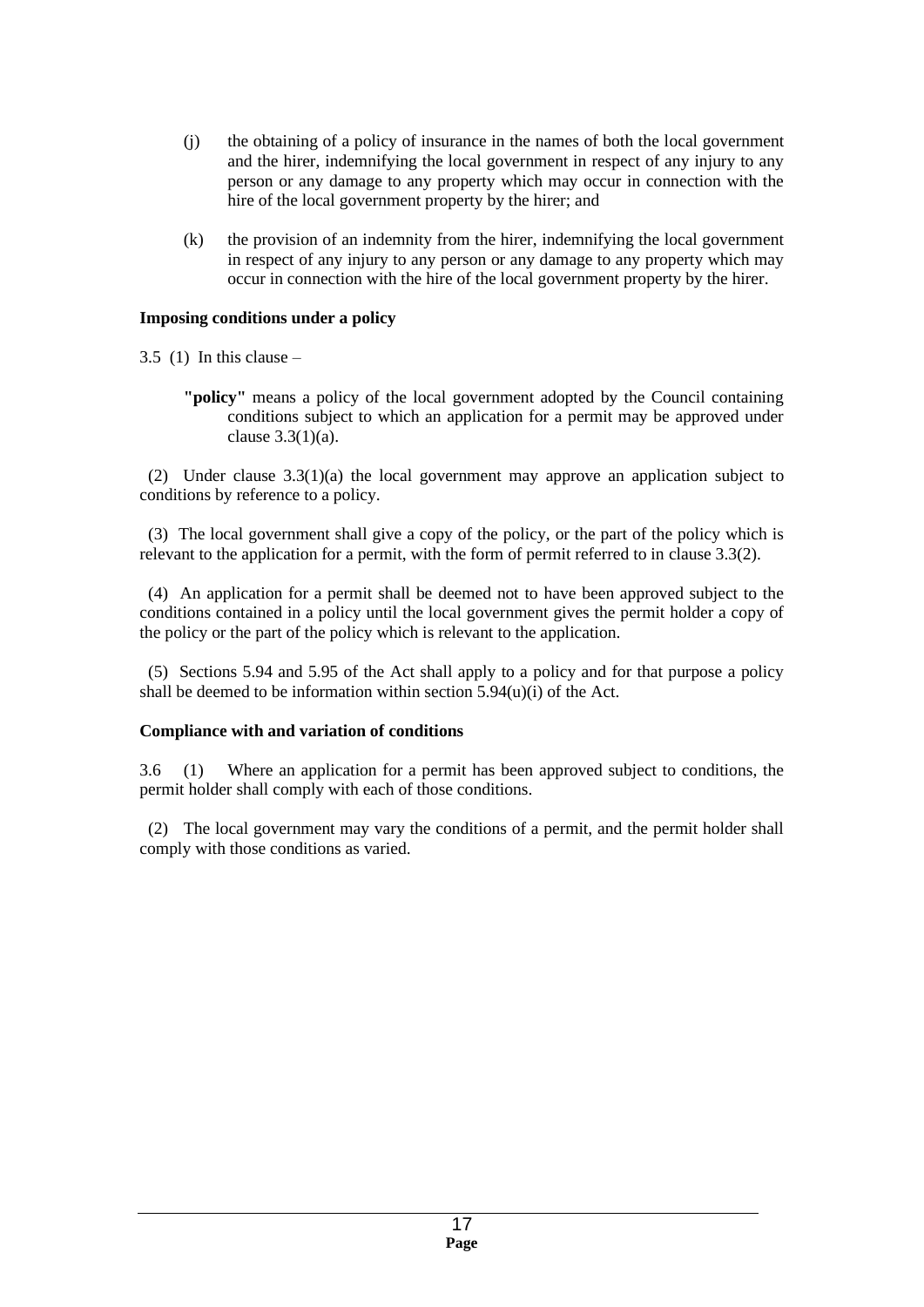# *Division 4 - General*

# **Agreement for building**

3.7 Where a person applies for a permit to erect a building on local government property the local government may enter into an agreement with the permit holder in respect of the ownership of the materials in the building.

# **Duration of permit**

- 3.8 A permit is valid for one year from the date on which it is issued, unless it is  $-$ 
	- (a)otherwise stated in this local law or in the permit; or
	- (b) cancelled under clause 3.12.

# **Renewal of permit**

3.9 (1) A permit holder may apply to the local government in writing prior to expiry of a permit for the renewal of the permit.

 (2) The provisions of this Part shall apply to an application for the renewal of a permit *mutatis mutandis*.

# **Transfer of permit**

3.10 (1) An application for the transfer of a valid permit is to -

- (a) be made in writing;
- (b) be signed by the permit holder and the proposed transferee of the permit;
- (c) provide such information as the local government may require to enable the application to be determined; and
- (d) be forwarded to the CEO together with any fee imposed and determined by the local government under and in accordance with sections 6.16 to 6.19 of the Act.

 (2) The local government may approve an application for the transfer of a permit, refuse to approve it or approve it subject to any conditions.

(3) Where the local government approves an application for the transfer of a permit, the transfer may be effected by an endorsement on the permit signed by the CEO.

 (4) Where the local government approves the transfer of a permit, it is not required to refund any part of any fee paid by the former permit holder.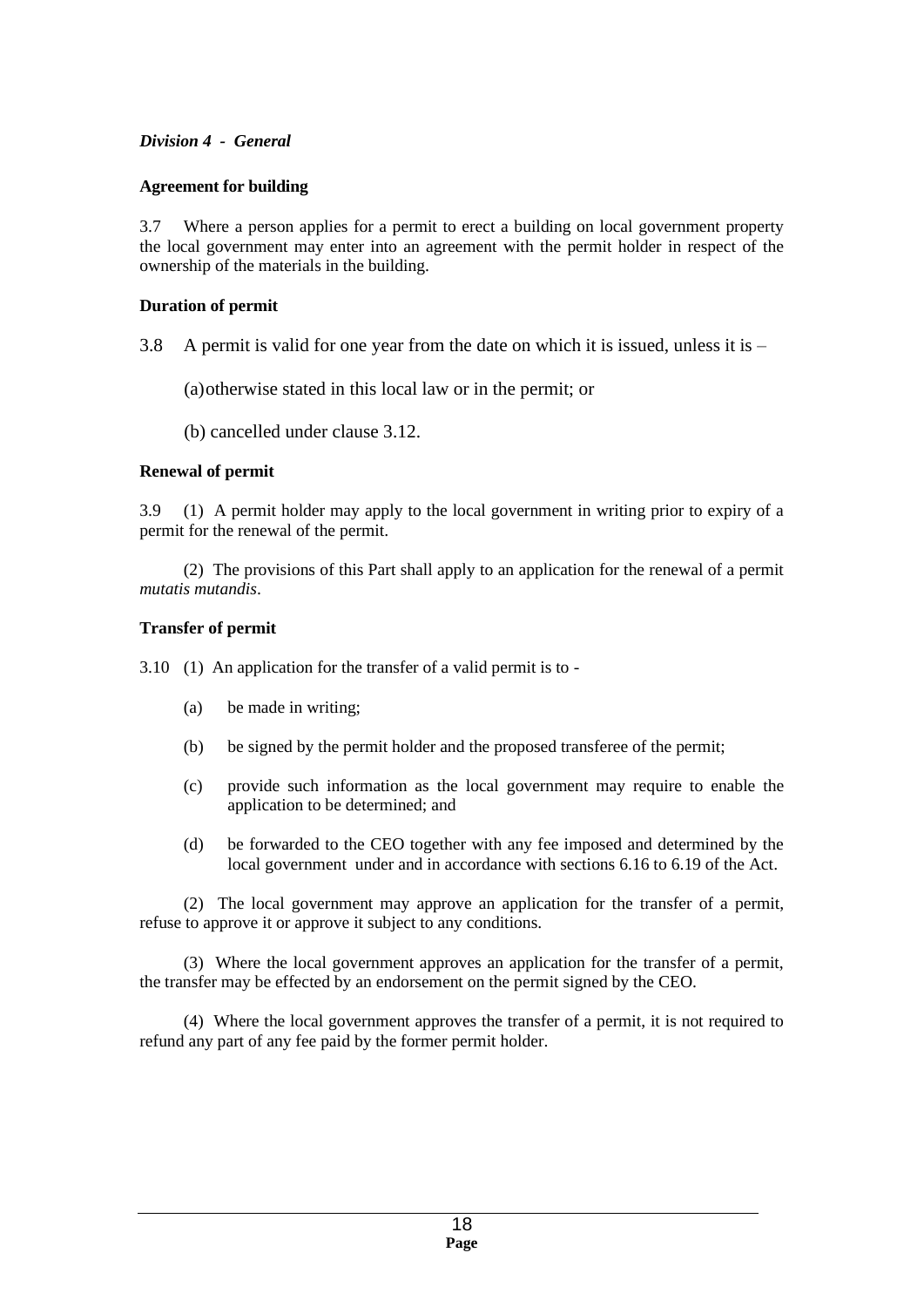# **Production of permit**

3.11 A permit holder is to produce to an authorized person her or his permit immediately upon being required to do so by that authorized person.

# **Cancellation of permit**

3.12 (1) Subject to clause 7.1, a permit may be cancelled by the local government if the permit holder has not complied with a –

- (a) condition of the permit; or
- (b) determination or a provision of any written law which may relate to the activity regulated by the permit.
- (2) On the cancellation of a permit the permit holder
	- (a) shall return the permit as soon as practicable to the CEO; and
	- (b) is to be taken to have forfeited any fees paid in respect of the permit.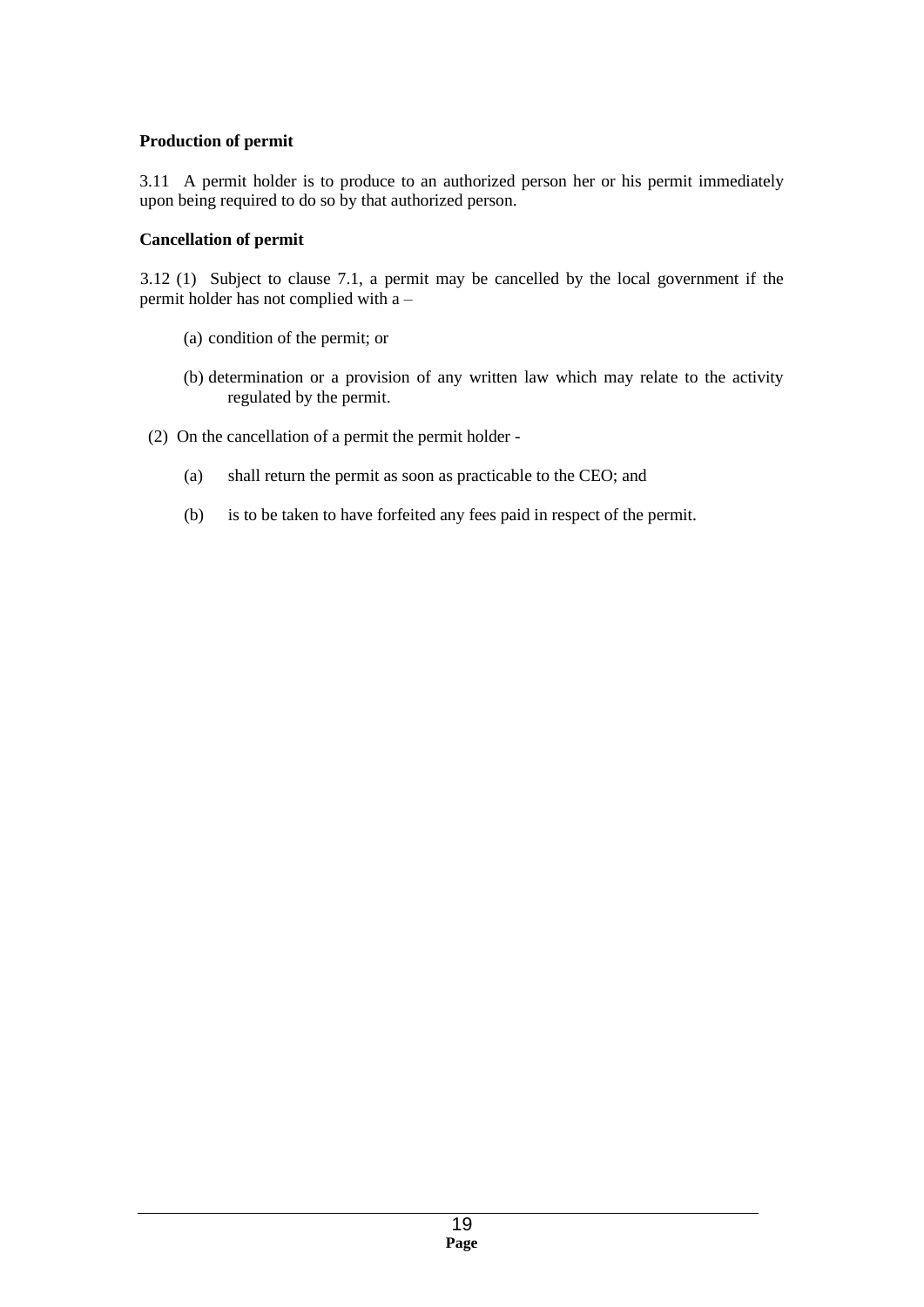# *Division 5 - When a permit is required*

# **Activities needing a permit**

3.13 (1) A person shall not without a permit –

- (a) subject to subclause 3, hire local government property;
- (b) advertise anything by any means on local government property;
- (c) erect a structure for public amusement or for any performance, whether for gain or otherwise, on local government property;
- (d) teach, coach or train, for profit, any person in a pool area or an indoor recreation facility which is local government property;
- (e) plant any plant or sow any seeds on local government property;
- (f) carry on any trading on local government property unless the trading is conducted -
	- (i) with the consent of a person who holds a permit to conduct a function, and where the trading is carried on under and in accordance with the permit; or
	- (ii) by a person who has a licence or permit to carry on trading on local government property under any written law;
- (g) unless an employee of the local government in the course of her or his duties or on an area set aside for that purpose -
	- (i) drive or ride or take any vehicle on to local government property; or
	- (ii) park or stop any vehicle on local government property;
- (h) conduct a function on local government property ;
- (i) charge any person for entry to local government property, unless the charge is for entry to land or a building hired by a voluntary non-profit organisation;
- (j) light a fire on local government property except in a facility provided for that purpose;
- (k) parachute, hang glide, abseil or base jump from or on to local government property;
- (l) erect a building or a refuelling site on local government property;
- (m) make any excavation on or erect or remove any fence on local government property;
- (n) erect or install any structure above or below ground, which is local government property, for the purpose of supplying any water, power, sewer, communication, television or similar service to a person;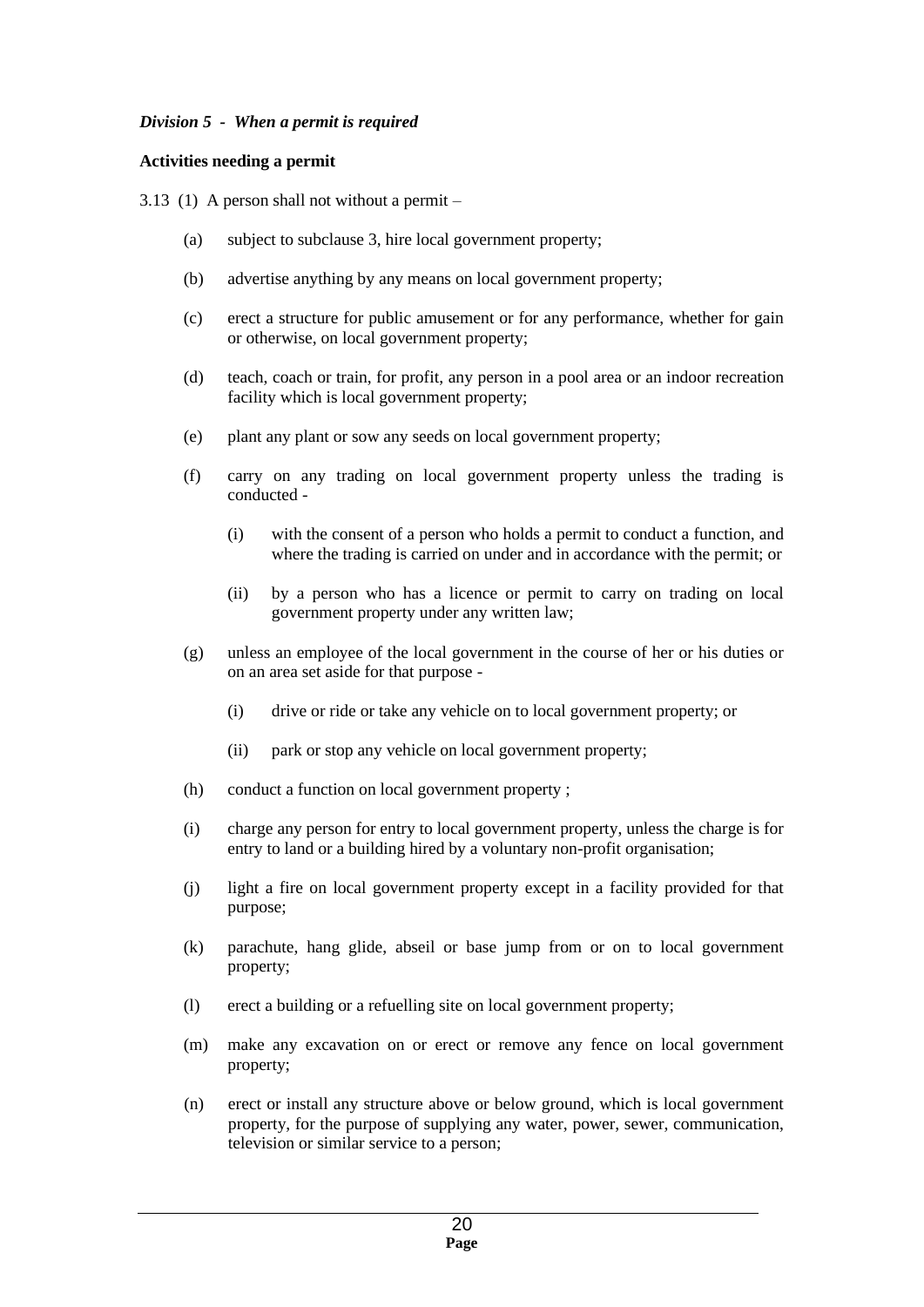- (o) depasture any horse, sheep, cattle, goat, camel, ass or mule on local government property;
- (p) conduct or take part in any gambling game or contest, or bet, or offer to bet, publicly.

 (2) The local government may exempt a person from compliance with subclause (1) on the application of that person.

 (3) The local government may exempt specified local government property or a class of local government property from the application of subclause (1)(a).

#### **Permit required to camp outside a facility**

 $3.14$  (1) In this clause –

**"facility"** has the same meaning as is given to it in section 5(1) of the *Caravan Parks and Camping Grounds Act 1995*.

- (2) This clause does not apply to a facility operated by the local government.
- (3) A person shall not without a permit
	- (a) camp on, lodge at or occupy any structure at night for the purpose of sleeping on local government property; or
	- (b) erect any tent, camp, hut or similar structure on local government property other than a beach shade or windbreak erected for use during the hours of daylight and which is dismantled during those hours on the same day.
- (4) The maximum period for which the local government may approve an application for a permit in respect of paragraph (a) or (b) of subclause (3) is that provided in regulation 11(2)(a) of the *Caravan Parks and Camping Grounds Regulations 1997*.

| nights                                                                       |    |      |    |    | Local government to consider suitability of land for camping for more than 3 |  |  |
|------------------------------------------------------------------------------|----|------|----|----|------------------------------------------------------------------------------|--|--|
| See regulation 13 of the Caravan Parks and Camping Grounds Regulations 1997. |    |      |    |    |                                                                              |  |  |
| Caravan                                                                      | or | camp | to | be | maintained                                                                   |  |  |
| See regulation 14 of the Caravan Parks and Camping Grounds Regulations 1997. |    |      |    |    |                                                                              |  |  |

| <b>Reserves</b>                               | under | control | ∖of | a | local | government                                                                                                                                                                                                                                                            |
|-----------------------------------------------|-------|---------|-----|---|-------|-----------------------------------------------------------------------------------------------------------------------------------------------------------------------------------------------------------------------------------------------------------------------|
| 5 of the <i>Parks and Reserves Act 1895</i> . |       |         |     |   |       | The powers of a local government over reserves (which were formerly vested in it,<br>and which are now the subject of a management order under the <i>Land Administration</i><br>Act 1997) are contained in section 3.54 of the Local Government Act 1995 and section |

| <b>Disturbing</b> | local | government | land | <b>or</b> | anything | on |  |
|-------------------|-------|------------|------|-----------|----------|----|--|
|                   |       |            |      |           |          |    |  |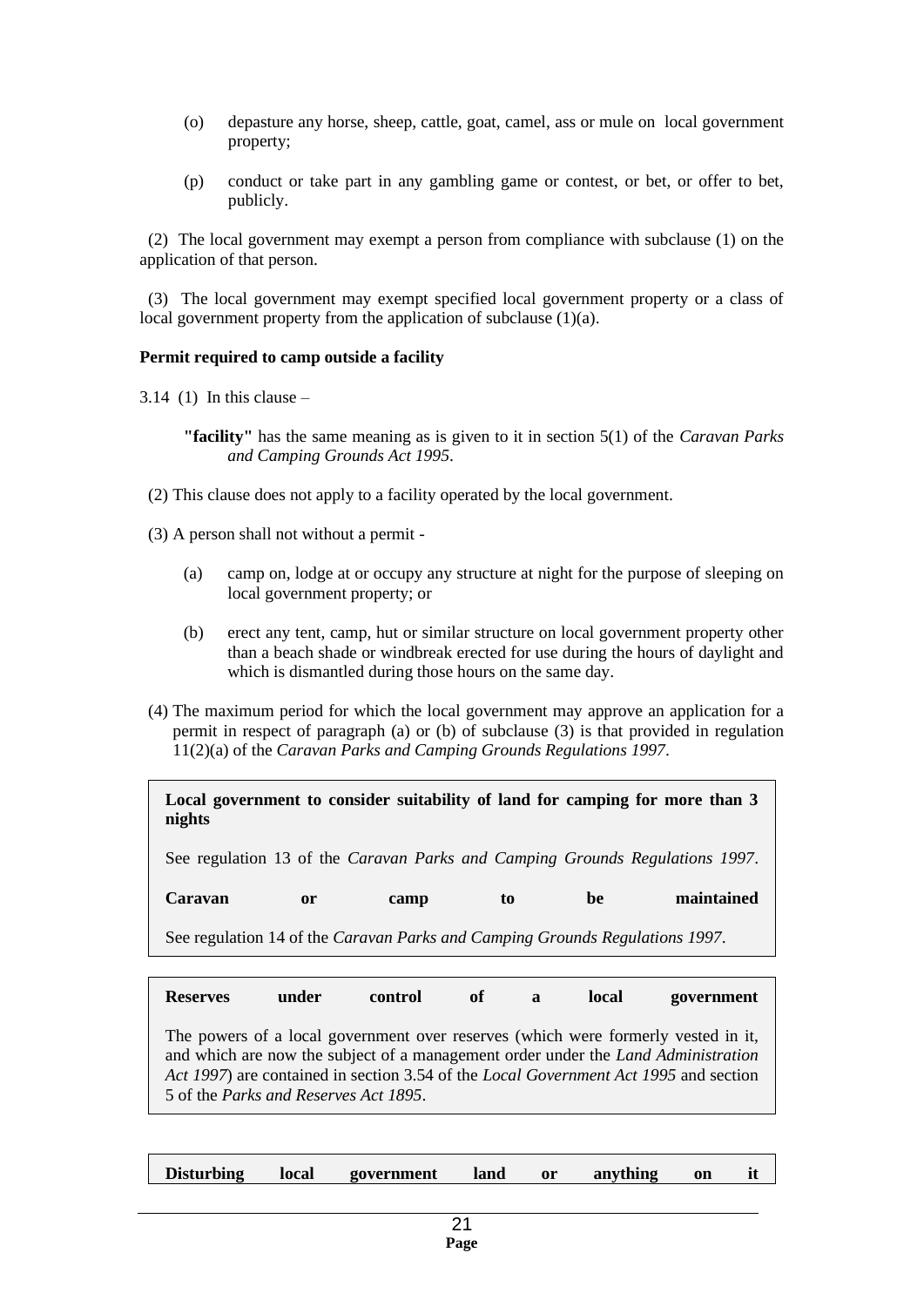See regulation 5 of the *Local Government (Uniform Local Provisions) Regulations 1996*.

# **Permit required for possession and consumption of liquor**

3.15 (1) A person, on local government property, shall not consume any liquor or have in her or his possession or under her or his control any liquor, unless –

- (a) that is permitted under the *Liquor Licensing Act 1988*; and
- (b)a permit has been obtained for that purpose.
- (2) Subclause (1) does not apply where the liquor is in a sealed container.

| <b>Limitations</b>                         | as | to | liquor | on | unlicensed | premises | etc |
|--------------------------------------------|----|----|--------|----|------------|----------|-----|
| See section 119 Liquor Licensing Act 1988. |    |    |        |    |            |          |     |

# **Division 6 - Responsibilities of permit holder**

#### **Responsibilities of permit holder**

3.16 A holder of a permit shall in respect of local government property to which the permit relates -

- (a) ensure that an authorized person has unobstructed access to the local government property for the purpose of inspecting the property or enforcing any provision of this local law;
- (b) leave the local government property in a clean and tidy condition after its use;
- (c) report any damage or defacement of the local government property to the local government; and
- (d) prevent the consumption of any liquor on the local government property unless the permit allows it and a licence has been obtained under the *Liquor Licensing Act 1988* for that purpose.

# **Unlawful discrimination** discrimination

See *Equal Opportunity Act 1984* references for unlawful discrimination.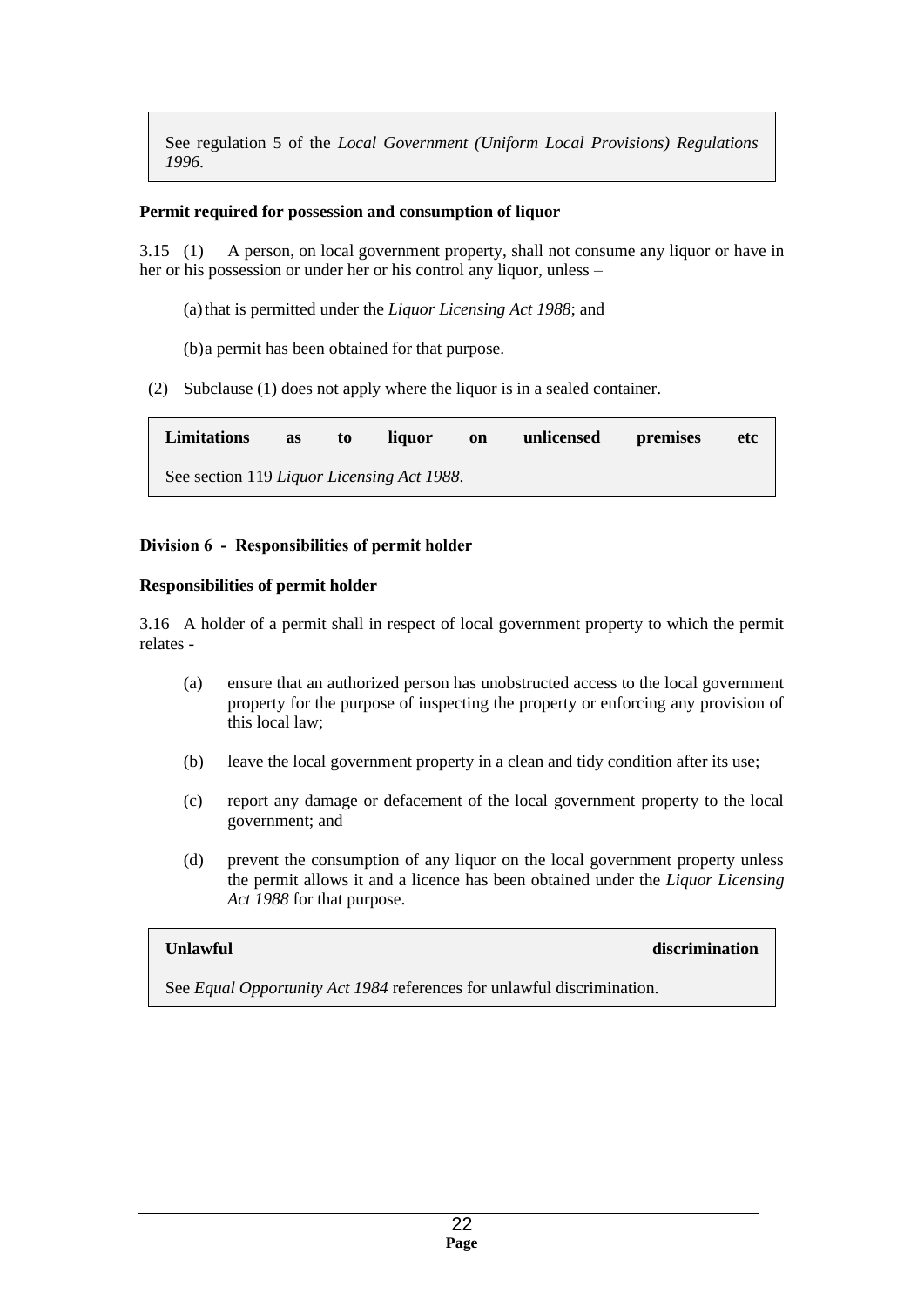# **PART 4 - BEHAVIOUR ON ALL LOCAL GOVERNMENT PROPERTY**

# **Division 1 - Behaviour on and interference with local government property**

# **Behaviour which interferes with others**

4.1 A person shall not in or on any local government property behave in a manner which -

- (a) is likely to interfere with the enjoyment of a person who might use the property; or
- (b) interferes with the enjoyment of a person using the property.

| <b>Indecent</b>                                |         |     |    |     |          | acts    |  |
|------------------------------------------------|---------|-----|----|-----|----------|---------|--|
| See                                            | section | 203 | of | the | Criminal | Code.   |  |
| <b>Disorderly</b>                              |         |     |    |     |          | conduct |  |
| See section 54 of the <i>Police Act 1892</i> . |         |     |    |     |          |         |  |

#### **Behaviour detrimental to property**

4.2 (1) A person shall not behave in or on local government property in a way which is or might be detrimental to the property.

(2) In subclause  $(1)$  –

'detrimental to the property' includes –

- (a) removing any thing from the local government property such as a rock, a plant or a seat provided for the use of any person; and
- (b) destroying, defacing or damaging any thing on the local government property, such as a plant, a seat provided for the use of any person or a building.

| <b>Damage</b>                         | to      | animals, |    | <b>plants</b> | etc    | in  | gardens |  |
|---------------------------------------|---------|----------|----|---------------|--------|-----|---------|--|
| See                                   | section | 58A      | of | the           | Police | Act | 1892.   |  |
| <b>Criminal</b><br>damage             |         |          |    |               |        |     |         |  |
| See section 444 of the Criminal Code. |         |          |    |               |        |     |         |  |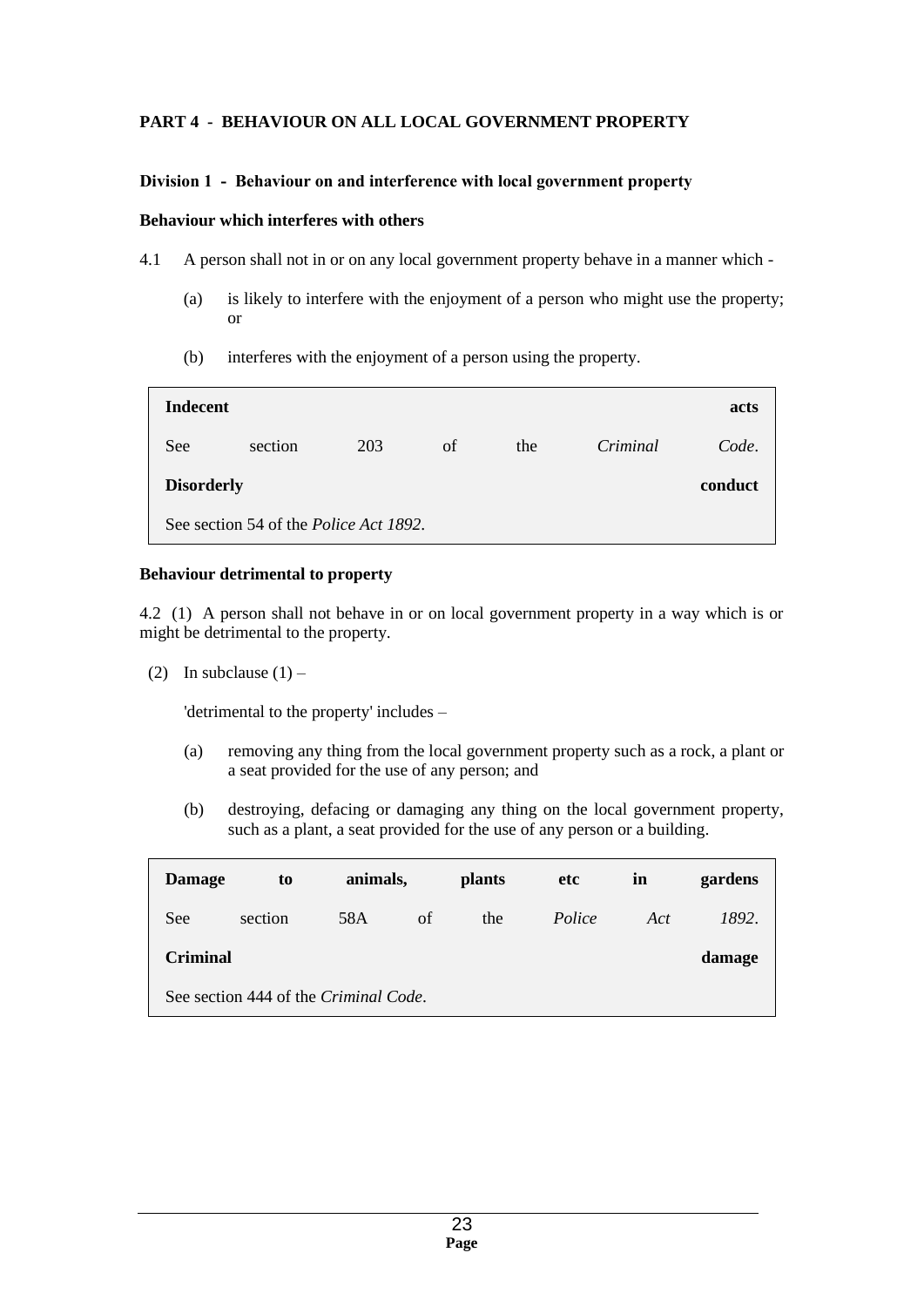| <b>Wilful</b>    |                                                                                                                          |       | damage |     |             | to     |        |        | property |  |
|------------------|--------------------------------------------------------------------------------------------------------------------------|-------|--------|-----|-------------|--------|--------|--------|----------|--|
| See:             | section                                                                                                                  | 80    | of     |     | the         | Police |        | Act    | 1892.    |  |
| Graffiti         |                                                                                                                          |       |        |     |             |        |        |        |          |  |
| See              | sections                                                                                                                 | 65(2) | and    | 80A | of          | the    | Police | Act    | 1892.    |  |
|                  | <b>Compensation</b>                                                                                                      | and   |        |     | restitution |        |        | orders |          |  |
| 120              | See Part 16 of the <i>Sentencing Act 1995</i> , sections 111, 117 (compensation orders) and<br>(restitution)<br>orders). |       |        |     |             |        |        |        |          |  |
| <b>Littering</b> |                                                                                                                          |       |        |     |             |        |        |        |          |  |
| Regulations      | See sections 23 and 24 of the <i>Litter Act 1979</i> , also regulations 4, 5 and 6 of the <i>Litter</i>                  |       |        |     |             |        |        |        | 1981.    |  |
| <b>Protected</b> |                                                                                                                          |       |        |     |             |        |        |        | flora    |  |
|                  | See sections 23A and 23B of the Wildlife Conservation Act 1950.                                                          |       |        |     |             |        |        |        |          |  |

# **Taking or injuring any fauna**

4.3 (1) A person shall not, take, injure or kill or attempt to take, injure or kill any fauna which is on or above any local government property, unless that person is authorized under a written law to do so.

(2) In this clause  $-$ 

**"animal"** means any living thing that is not a human being or plant; and

- **"fauna"** means any animal indigenous to or which periodically migrates to any State or Territory of the Commonwealth or the territorial waters of the Commonwealth and includes in relation to any such animal –
	- (a) any class of animal or individual member;
	- (b) the eggs or larvae; or
	- (c) the carcass, skin, plumage or fur.

**Injury or destroying native or acclimatised animals or birds on parks, roads or reserves**

See section 97 of the *Police Act 1892*.

| <b>Taking</b> | or | unlawful | possession | of | protected | fauna |
|---------------|----|----------|------------|----|-----------|-------|
|---------------|----|----------|------------|----|-----------|-------|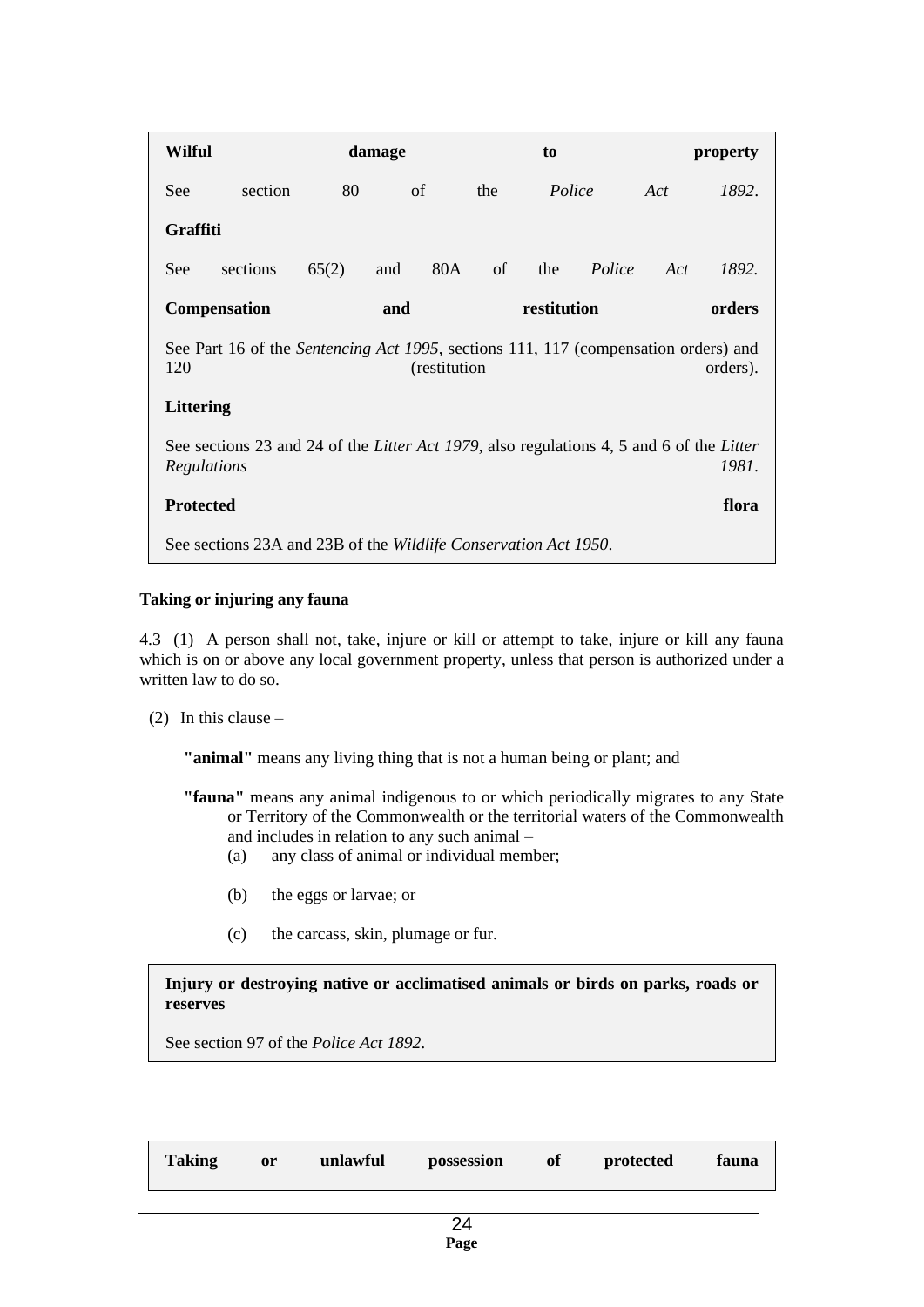See sections 16 and 16A of the *Wildlife Conservation Act 1950* and section 20 of the same Act in relation to the authority of wildlife officers.

# **Intoxicated persons not to enter local government property**

4.4 A person shall not enter or remain on local government property while under the influence of liquor or a prohibited drug.

# **Circumstances in which an intoxicated person may be apprehended by police**

See section 53A of the *Police Act 1892*.

# **No prohibited drugs**

4.5 A person shall not take a prohibited drug on to, or consume or use a prohibited drug on, local government property.

# *Division 2 - Signs*

# **Signs**

4.6 (1) A local government may erect a sign on local government property specifying any conditions of use which apply to that property.

- (2) A person shall comply with a sign erected under subclause (1).
- (3) A condition of use specified on a sign erected under subclause (1) is  $-$ 
	- (a) not to be inconsistent with any provision of this local law or any determination; and
	- (b) to be for the purpose of giving notice of the effect of a provision of this local law.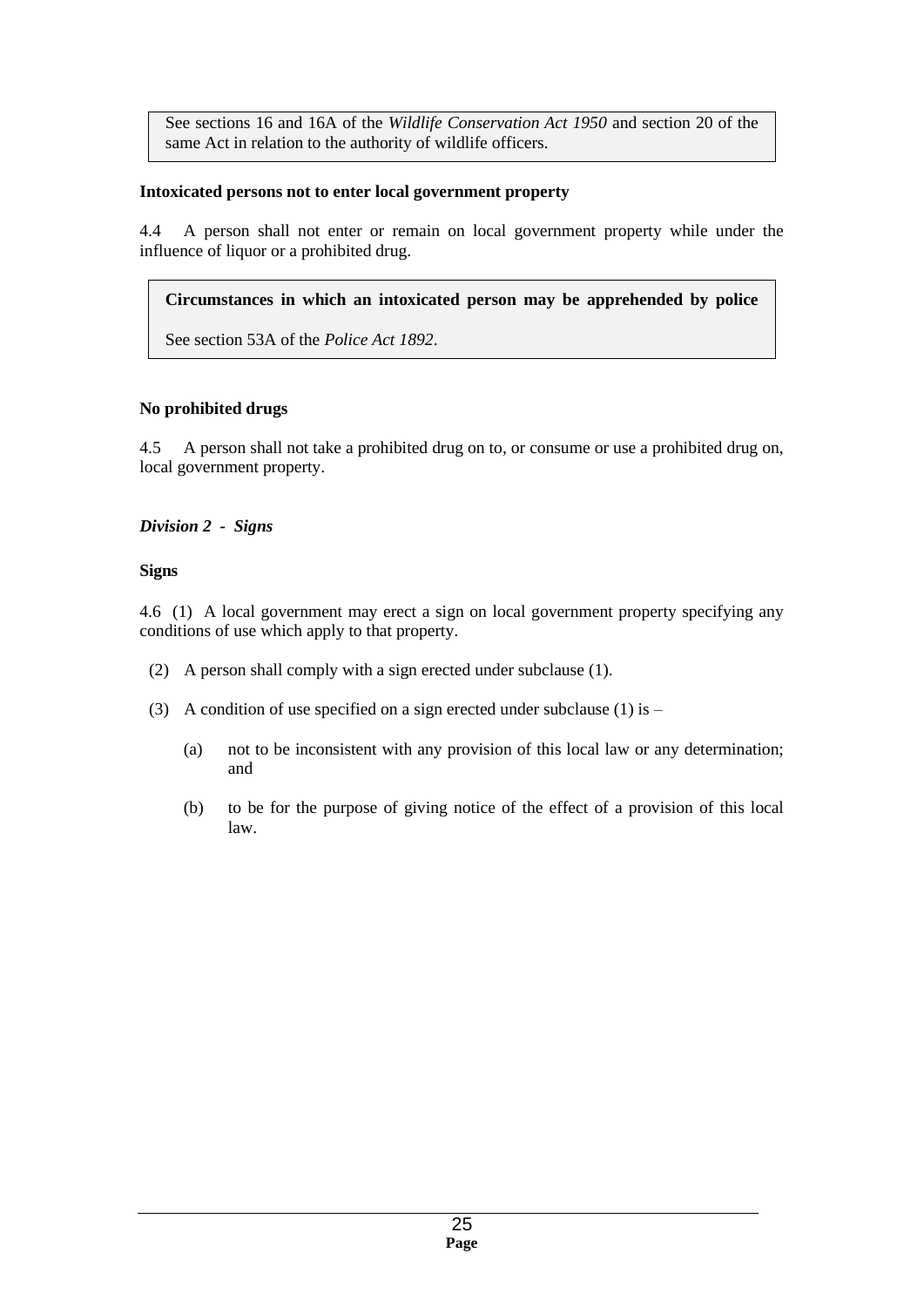#### **PART 5 – MATTERS RELATING TO PARTICULAR LOCAL GOVERNMENT PROPERTY**

#### *Division 1 - Swimming pool areas*

#### **When entry must be refused**

5.1 A Manager or an authorized person shall refuse admission to, may direct to leave or shall remove or cause to be removed from a pool area any person who –

- (a) in her or his opinion is
	- (i) under the age of 6 years and who is unaccompanied by a responsible person over the age of 14 years;
	- (ii) suffering from any contagious, infectious or cutaneous disease or complaint, or is in an unclean condition; or
	- (iii) under the influence of liquor or a prohibited drug; or
- (b) is to be refused admission under and in accordance with a decision of the local government for breaching any clause of this local law.

#### **When entry may be refused**

5.2 A Manager or an authorized person may suspend admission for any period to any person who has committed a breach of any provision of this local law in relation to a pool area.

#### **Objection or Appeal agianst against refusal of admission under Division 1 of Part 9 of the Act.**

- 5.3 (1) Where a Manager or an authorised person refuses admission to a person or directs a person to leave a pool area under clause 5.1 or clause 8.2 that refusal or direction is a decision to which Division 1 of Part 9 of the Act applies and the person is an affected person for the purposes of that Division.
	- (2) Subclause (1) does not apply to a refusal or direction under clause 5.2

#### **Consumption of food or drink may be prohibited**

5.4 A person shall not consume any food or drink in an area where consumption is prohibited by a sign.

#### **Unlawful discrimination**

See *Equal Opportunity Act 1984* references for unlawful discrimination.

# *Division 2 - Fenced or closed property*

#### **No entry to fenced or closed local government property**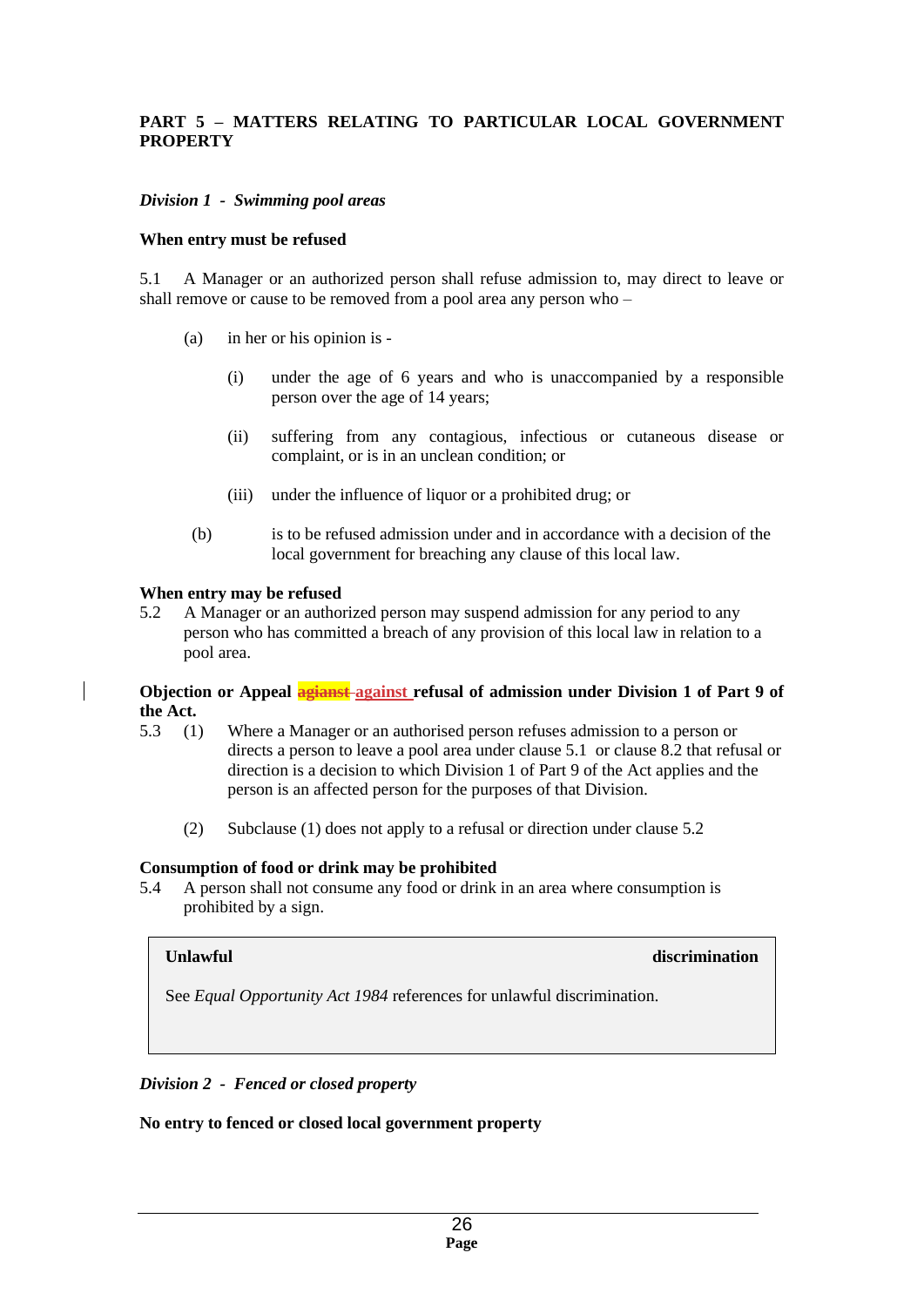5.5 A person must not enter local government property which has been fenced off or closed to the public by a sign or otherwise, unless that person is authorized to do so by the local government.

# *Division 3 - Toilet blocks and change rooms*

# **Only specified gender to use entry of toilet block or change room**

5.6 Where a sign on a toilet block or change room specifies that a particular entry of the toilet block or change room is to be used by –

- (a) females, then a person of the male gender shall not use that entry of the toilet block or change room; or
- (b) males, then a person of the female gender shall not use that entry of the toilet block or change room.

# **PART 6 - FEES FOR ENTRY ON TO LOCAL GOVERNMENT PROPERTY**

#### **No unauthorized entry to function**

6.1 (1) A person shall not enter local government property on such days or during such times as the property may be set aside for a function for which a charge for admission is authorized, except –

- (a) through the proper entrance for that purpose; and
- (b) on payment of the fee chargeable for admission at the time.
- (2) The local government may exempt a person from compliance with subclause (1)(b).

# **PART 7 - OBJECTIONS AND APPEALS**

# **Application of Division 1, Part 9 of the Act**

7.1 When the local government makes a decision as to whether it will -

- (a) grant a person a permit or consent under this local law; or
- (b) renew, vary, or cancel a permit or consent that a person has under this local law,

the provisions of Division 1 of Part 9 of the Act and regulations 33 and 34 of the Regulations apply to that decision.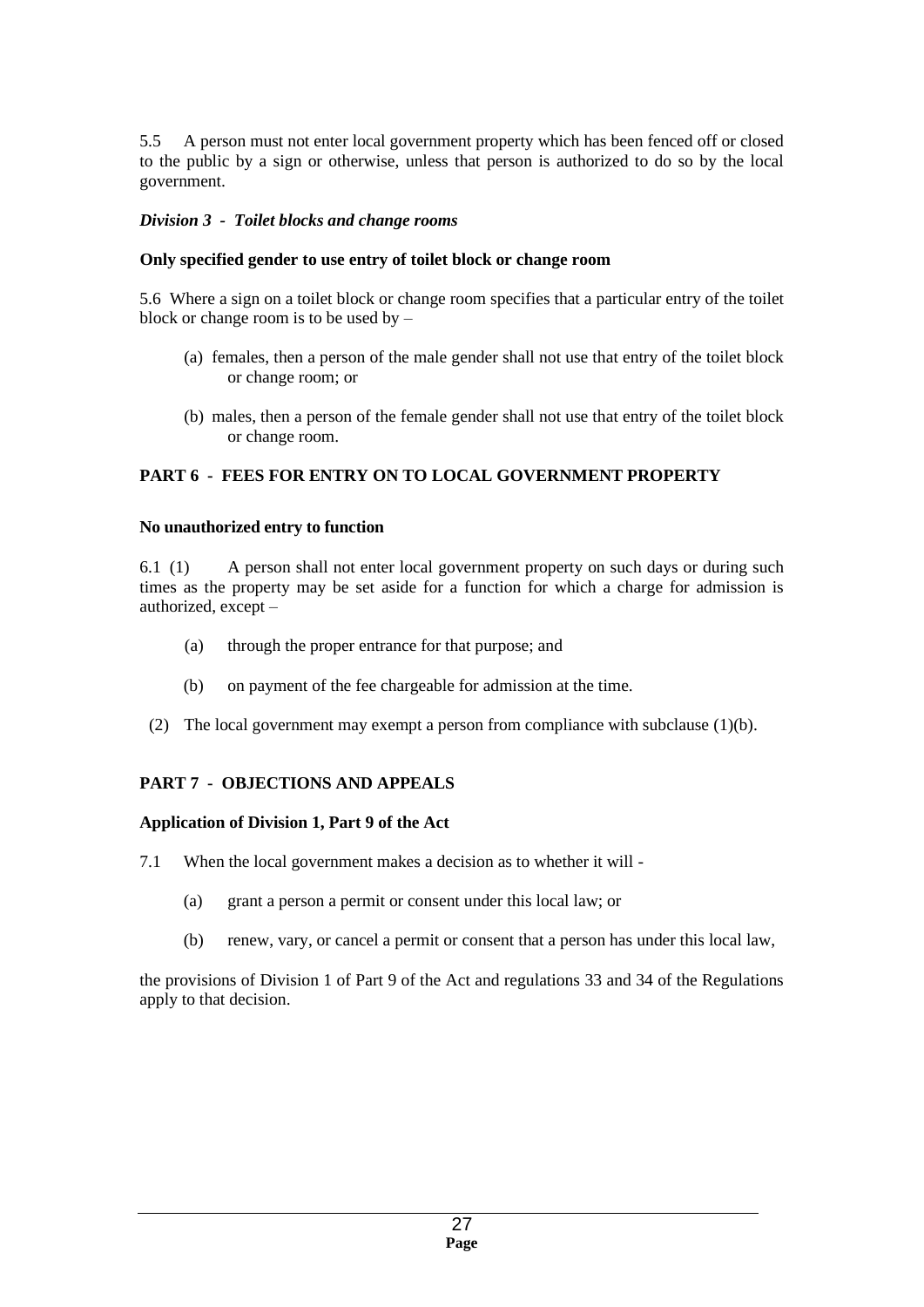# **PART 8 - MISCELLANEOUS**

| <b>Personation</b>                                 |         |     |        |         |         |          |          |  |
|----------------------------------------------------|---------|-----|--------|---------|---------|----------|----------|--|
| See                                                | section | 87  | of     | the     |         | Criminal | Code.    |  |
| <b>Bathing</b>                                     |         | in  | proper |         | bathing |          | costume  |  |
| See                                                | section | 104 | of     | the     | Police  | Act      | 1892.    |  |
| <b>Wilful</b>                                      |         | and |        | obscene |         |          | exposure |  |
| See section 66(11) of the <i>Police Act 1892</i> . |         |     |        |         |         |          |          |  |

# **Authorized person to be obeyed**

8.1 A person on local government property shall obey any lawful direction of an authorized person and shall not in any way obstruct or hinder an authorized person in the execution of her or his duties.

| <b>Resisting</b>                      | <b>or</b> |    | obstructing |       |        | public | officers  |           |
|---------------------------------------|-----------|----|-------------|-------|--------|--------|-----------|-----------|
| See                                   | section   |    | 172         | of    | the    |        | Criminal  | Code.     |
| <b>Disobedience</b>                   |           | to | lawful      | order | issued | by     | statutory | authority |
| See section 178 of the Criminal Code. |           |    |             |       |        |        |           |           |

# **Persons may be directed to leave local government property**

8.2 An authorized person may direct a person to leave local government property where she or he reasonably suspects that the person has contravened a provision of any written law.

|                                                                                                                  |         |    |           | Power of police and persons aggrieved to apprehend certain offenders |     |       |  |  |
|------------------------------------------------------------------------------------------------------------------|---------|----|-----------|----------------------------------------------------------------------|-----|-------|--|--|
| See.                                                                                                             | section | 49 | of<br>the | Police                                                               | Act | 1892. |  |  |
| Preventing persons from wrongfully entering or removing persons wrongfully on<br>local<br>government<br>property |         |    |           |                                                                      |     |       |  |  |
| See section 254 of the Criminal Code.                                                                            |         |    |           |                                                                      |     |       |  |  |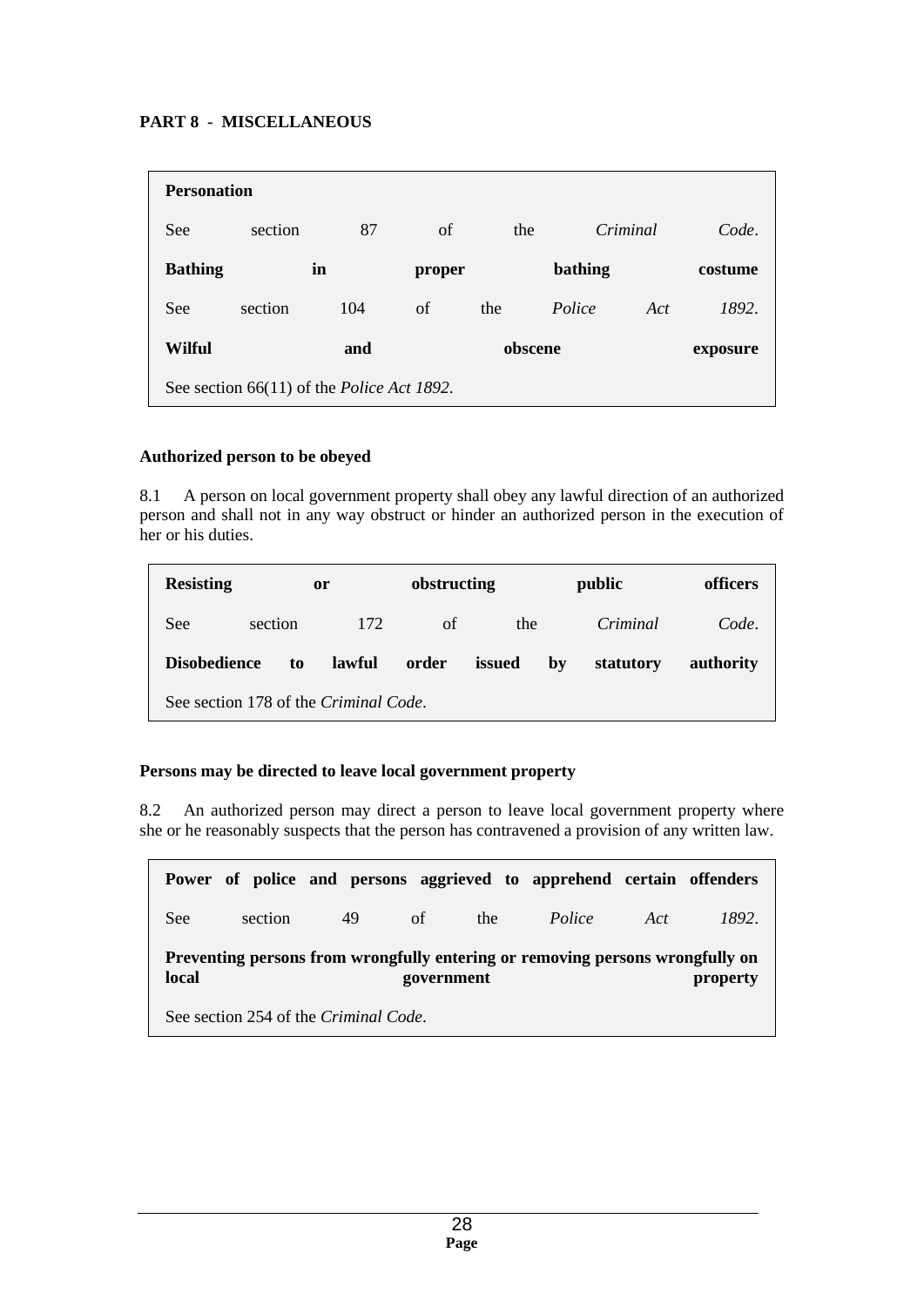# **Disposal of lost property**

8.3 An article left on any local government property, and not claimed within a period of 3 months, may be disposed of by the local government in any manner it thinks fit.

# **Liability for damage to local government property**

8.4 (1) Where a person unlawfully damages local government property, the local government may by notice in writing to that person require that person within the time required in the notice to, at the option of the local government, pay the costs of  $-$ 

- (a) reinstating the property to the state it was in prior to the occurrence of the damage; or
- (b) replacing that property.
- (2) On a failure to comply with a notice issued under subclause (1), the local government may recover the costs referred to in the notice as a debt due to it. (amended 12 August 2005)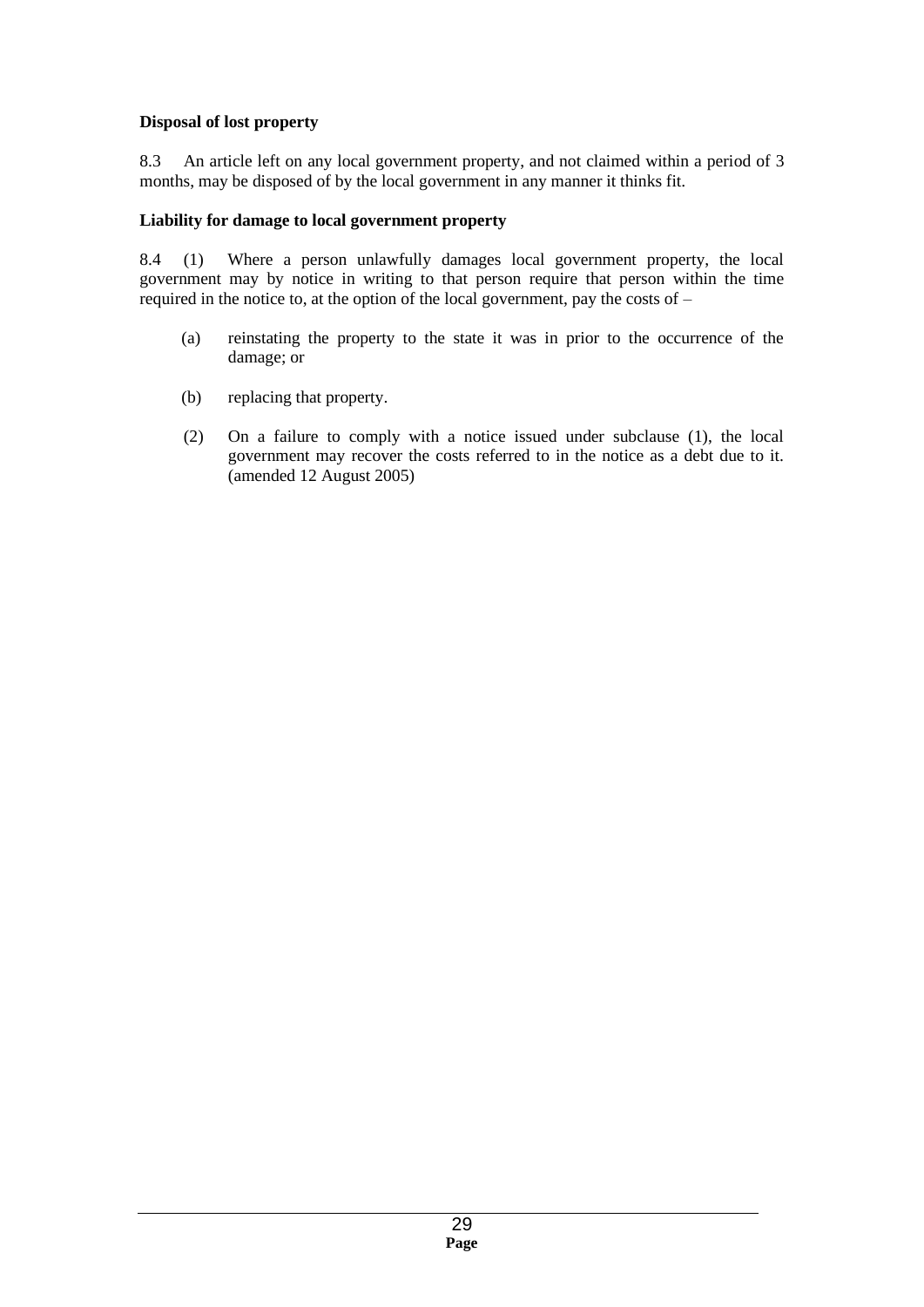# **PART 9 - ENFORCEMENT**

# *Division 1 - Notices given under this local law*

# **Offence to fail to comply with notice**

9.1 Whenever the local government gives a notice under this local law requiring a person to do any thing, if a person fails to comply with the notice, that person commits an offence.

# **Local government may undertake requirements of notice**

9.2 Where a person fails to comply with a notice referred to in clause 9.1, the local government may do the thing specified in the notice and recover from the person to whom the notice was given, as a debt, the costs incurred in so doing.

# *Division 2 - Offences and penalties*

*Subdivision 1 - General*

# **Offences and general penalty**

9.3 (1) Any person who fails to do anything required or directed to be done under this local law, or who does anything which under this local law that person is prohibited from doing, commits an offence.

 (2) Any person who commits an offence under this local law is liable, upon conviction, to a penalty not exceeding \$5,000, and if the offence is of a continuing nature, to an additional penalty not exceeding \$500 for each day or part of a day during which the offence has continued.

# *Subdivision 2 - Infringement notices and modified penalties*

# **Prescribed offences**

9.4 (1) An offence against a clause specified in Schedule 1 is a prescribed offence for the purposes of section 9.16(1) of the Act.

(2) The amount of the modified penalty for a prescribed offence is that specified adjacent to the clause in Schedule 1.

(3) For the purpose of guidance only, before giving an infringement notice to a person in respect of the commission of a prescribed offence, an authorized person should be satisfied that –

- (a) commission of the prescribed offence is a relatively minor matter; and
- (b) only straightforward issues of law and fact are involved in determining whether the prescribed offence was committed, and the facts in issue are readily ascertainable.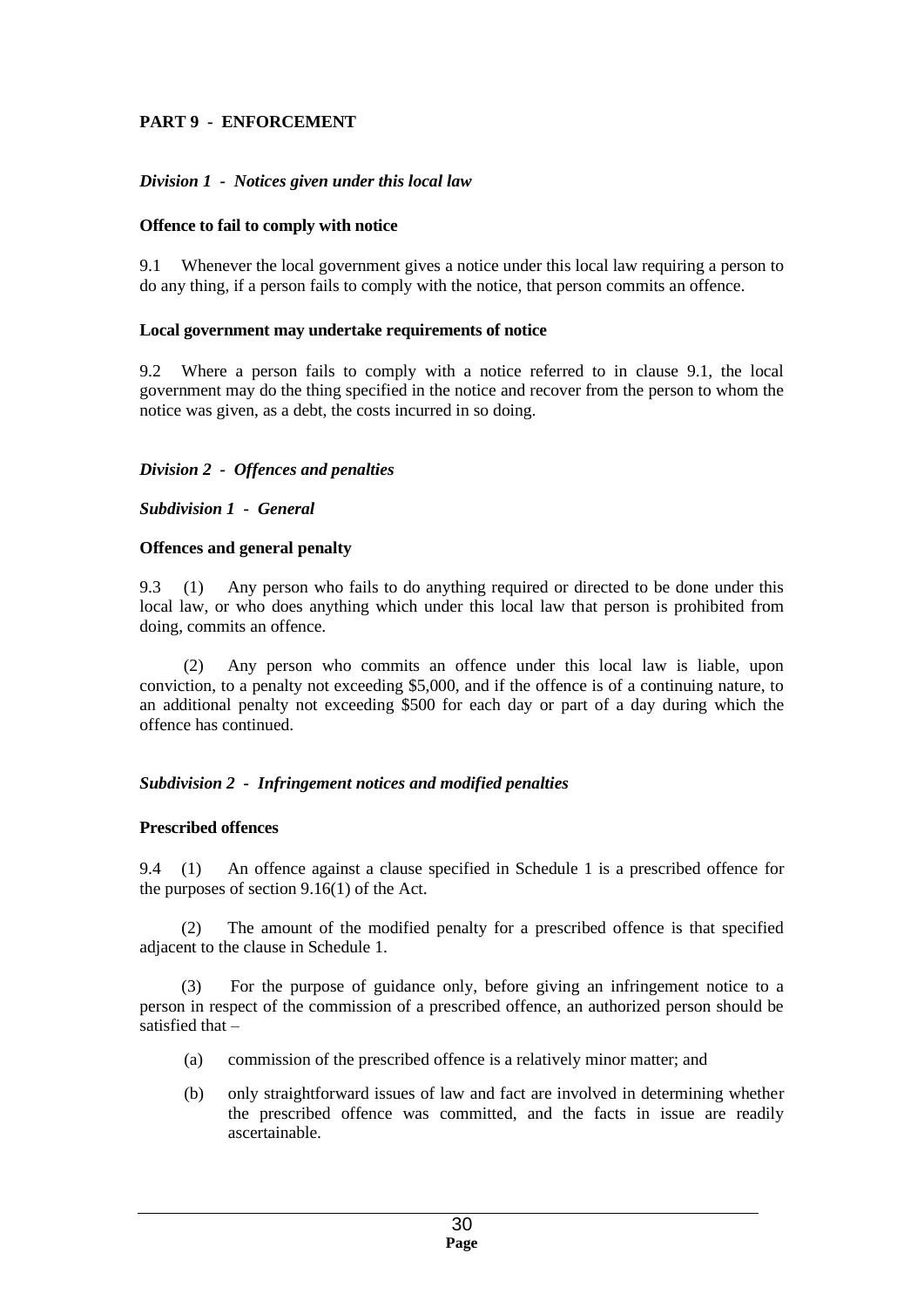# **Form of notices**

- 9.5 (1) For the purposes of this local law
	- (a) where a vehicle is involved in the commission of an offence, the form of the notice referred to in section 9.13 of the Act is that of Form 1 in Schedule 1 of the Regulations;
	- (b) the form of the infringement notice given under section 9.16 of the Act is that of Form 2 in Schedule 1 of the Regulations; and
	- (a) the form of the notice referred to in section 9.20 of the Act is that of Form 3 in Schedule 1 of the Regulations.

 (2) Where an infringement notice is given under section 9.16 of the Act in respect of an alleged offence against clause 2.4, the notice is to contain a description of the alleged offence.

| <b>Deviation</b>                                       | in | forms |
|--------------------------------------------------------|----|-------|
| See section 74 of the <i>Interpretation Act 1984</i> . |    |       |

# *Division 3 – Evidence in legal proceedings*

# **Evidence of a determination**

9.6 (1) In any legal proceedings, evidence of a determination may be given by tendering the register referred to in clause 2.5 or a certified copy of an extract from the register.

 (2) It is to be presumed, unless the contrary is proved, that the determination was properly made and that every requirement for it to be made and have effect has been satisfied.

 (3) Subclause (2) does not make valid a determination that has not been properly made.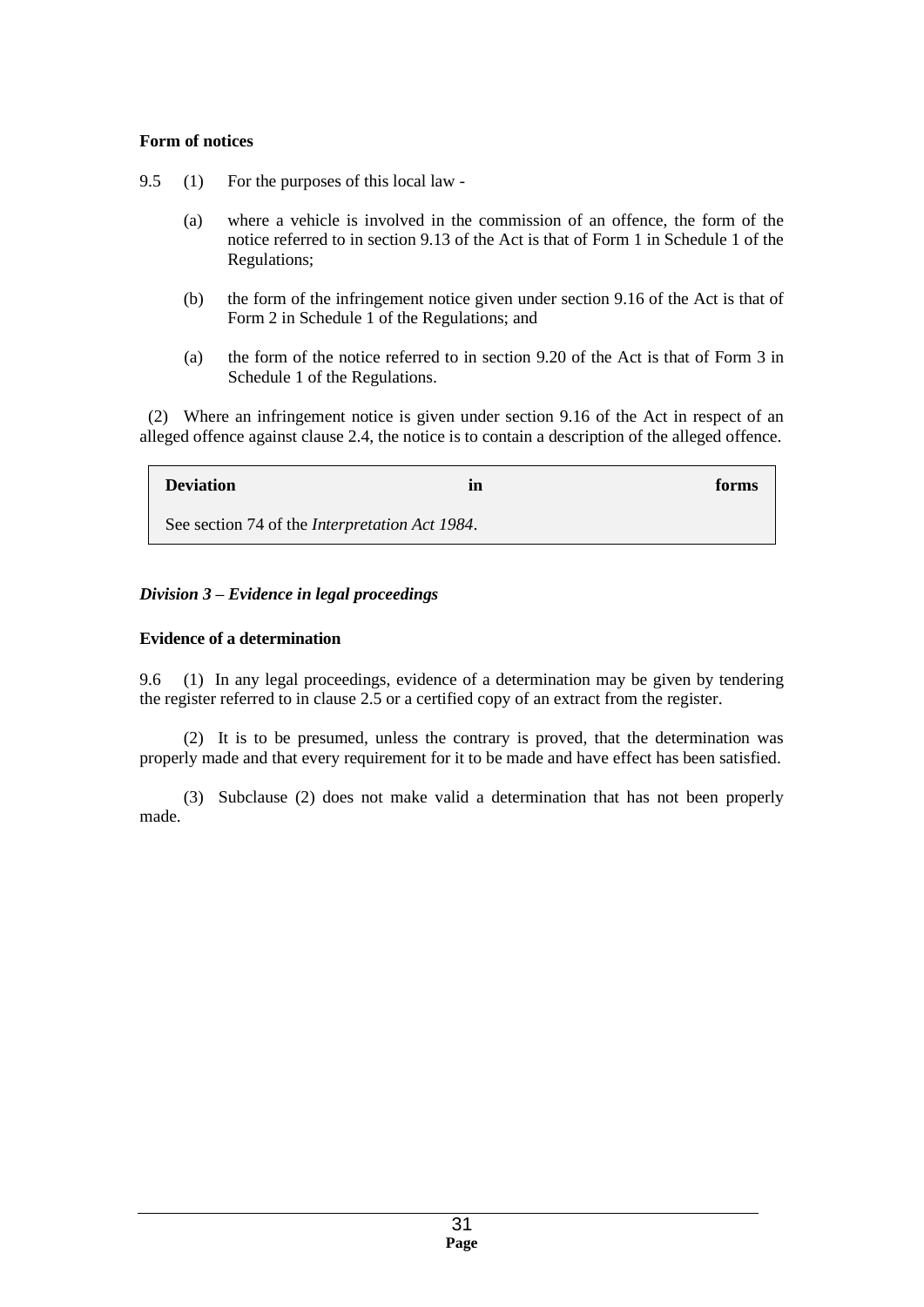# **SCHEDULE 1**

# **PRESCRIBED OFFENCES**

| <b>CLAUSE</b> | <b>DESCRIPTION</b>                                                  | <b>MODIFIED</b><br><b>PENALTY</b><br>\$ |
|---------------|---------------------------------------------------------------------|-----------------------------------------|
| 2.4           | Failure to comply with determination                                | 100                                     |
| 3.6           | Failure to comply with conditions of permit                         | 100                                     |
| 3.13(1)       | Failure to obtain a permit                                          | 100                                     |
| 3.14(3)       | Failure to obtain permit to camp outside a facility                 | 100                                     |
| 3.15(1)       | Failure to obtain permit for liquor                                 | 100                                     |
| 3.16          | Failure of permit holder to comply with responsibilities            | 100                                     |
| 4.2(1)        | Behaviour detrimental to property                                   | 100                                     |
| 4.4           | Under influence of liquor or prohibited drug                        | 100                                     |
| 4.6(2)        | Failure to comply with sign on local government property            | 100                                     |
| 5.4           | Consuming food or drink in prohibited area                          | 100                                     |
| 5.5           | Unauthorized entry to fenced or closed local government<br>property | 100                                     |
| 5.6           | Gender not specified using entry of toilet block or change<br>room  | 100                                     |
| 6.1(1)        | Unauthorized entry to function on local government property         | 100                                     |
| 9.1           | Failure to comply with notice                                       | 200                                     |